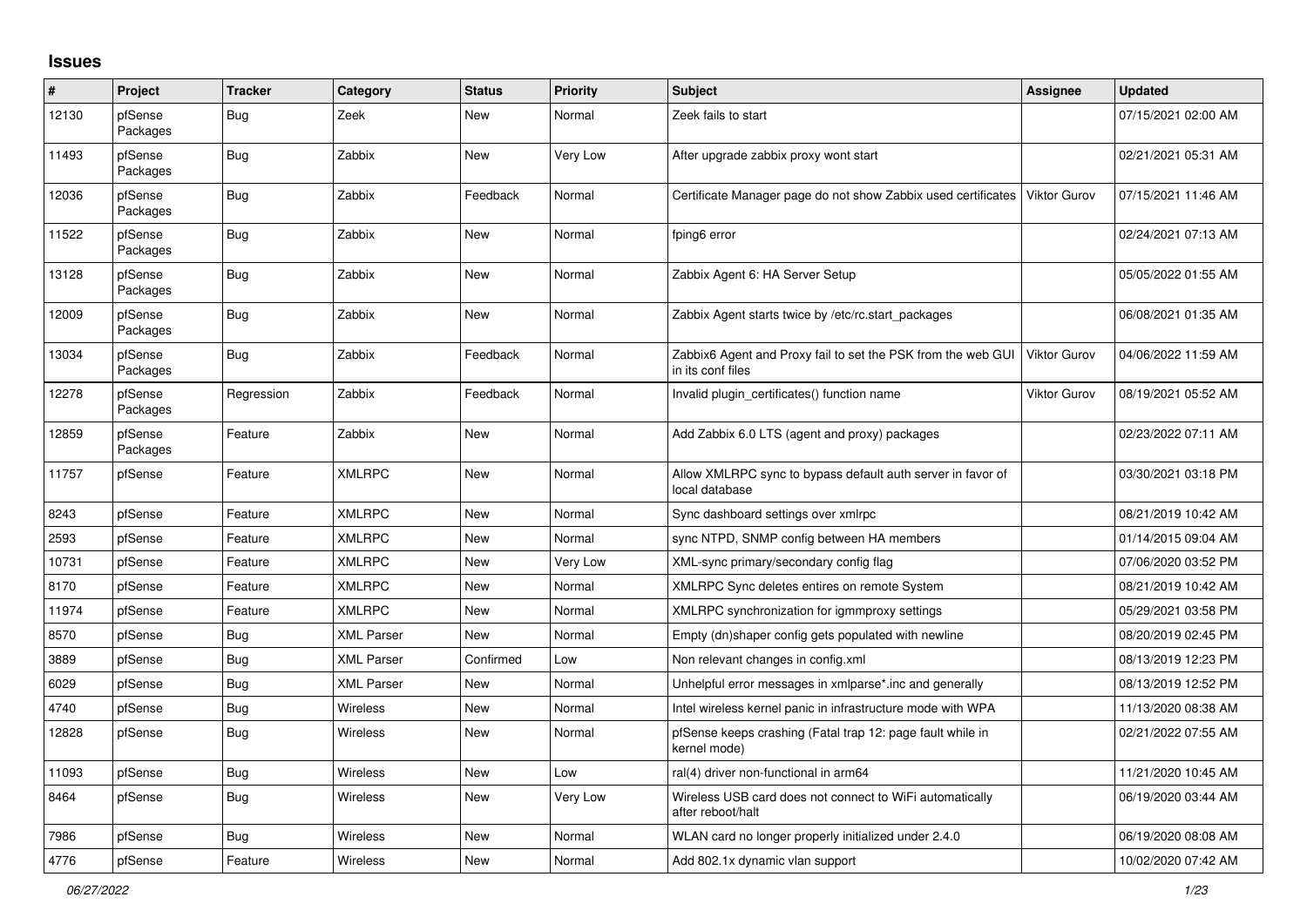| $\#$  | Project             | <b>Tracker</b> | Category      | <b>Status</b> | <b>Priority</b> | <b>Subject</b>                                                                                            | <b>Assignee</b>       | <b>Updated</b>      |
|-------|---------------------|----------------|---------------|---------------|-----------------|-----------------------------------------------------------------------------------------------------------|-----------------------|---------------------|
| 5616  | pfSense             | Feature        | Wireless      | New           | Normal          | <b>Incorrect Wireless Channel</b>                                                                         | Jim Thompson          | 10/09/2016 03:33 PM |
| 11067 | pfSense Docs        | Correction     | Wireless      | <b>New</b>    | Normal          | Feedback on Wireless - Recommended Wireless Hardware                                                      | Jim Pingle            | 11/16/2020 07:17 AM |
| 12258 | pfSense<br>Packages | <b>Bug</b>     | WireGuard     | Feedback      | Normal          | Copy key buttons only work in HTTPS mode                                                                  |                       | 02/03/2022 04:57 AM |
| 12924 | pfSense<br>Packages | <b>Bug</b>     | WireGuard     | <b>New</b>    | Normal          | DNS Resolver WireGuard ACL Inconsistency                                                                  | Christian<br>McDonald | 04/10/2022 10:36 AM |
| 12667 | pfSense<br>Packages | <b>Bug</b>     | WireGuard     | New           | Normal          | Firewall Crashed After Upgrading Wireguard                                                                |                       | 01/07/2022 09:18 AM |
| 13045 | pfSense<br>Packages | <b>Bug</b>     | WireGuard     | <b>New</b>    | Normal          | Firewall floating rules ignore WireGuard traffic                                                          |                       | 04/11/2022 09:40 AM |
| 12760 | pfSense<br>Packages | Bug            | WireGuard     | <b>New</b>    | Normal          | Link-local addresses disallowed on Wireguard interfaces                                                   | Christian<br>McDonald | 02/07/2022 03:50 AM |
| 13043 | pfSense<br>Packages | <b>Bug</b>     | WireGuard     | <b>New</b>    | Normal          | OSPF over Wireguard interface doesn't populate neighbors<br>after reboot                                  |                       | 04/11/2022 09:22 AM |
| 12178 | pfSense<br>Packages | <b>Bug</b>     | WireGuard     | <b>New</b>    | Low             | WireGuard always shows 'Configuring WireGuard<br>tunnelsdone.' message on boot                            |                       | 07/30/2021 06:58 AM |
| 13115 | pfSense<br>Packages | <b>Bug</b>     | WireGuard     | Feedback      | Normal          | WireGuard panic due to KBI changes in "'udp tun func t()'                                                 | Christian<br>McDonald | 05/15/2022 10:47 AM |
| 12608 | pfSense<br>Packages | <b>Bug</b>     | WireGuard     | <b>New</b>    | High            | WireGuard tunnels monitored by dpinger causing system to<br>stop routing completely in certain situations | Christian<br>McDonald | 12/16/2021 03:14 PM |
| 11588 | pfSense             | Feature        | WireGuard     | New           | Low             | Automatically suggest next IP address in Wireguard interface<br>subnet when creating a peer               |                       | 12/22/2021 03:35 AM |
| 11498 | pfSense             | Feature        | WireGuard     | <b>New</b>    | Normal          | WireGuard does not pass multicast traffic to peer                                                         | Peter Grehan          | 03/19/2021 10:59 AM |
| 11604 | pfSense             | Feature        | WireGuard     | <b>New</b>    | Normal          | WireGuard Dynamic Listen Port Randomization                                                               |                       | 03/19/2021 10:59 AM |
| 12525 | pfSense<br>Packages | Feature        | WireGuard     | New           | Normal          | WireGuard Tunnel restore configuration                                                                    | Christian<br>McDonald | 11/17/2021 07:15 AM |
| 12513 | pfSense<br>Packages | Feature        | WireGuard     | <b>New</b>    | Normal          | WireGuard Utilization Status (Beyond Active Connection)                                                   | Christian<br>McDonald | 12/22/2021 08:40 PM |
| 12526 | pfSense<br>Packages | Feature        | WireGuard     | New           | Normal          | <b>WireGuard Widget</b>                                                                                   | Christian<br>McDonald | 11/17/2021 07:15 AM |
| 11302 | pfSense             | Feature        | WireGuard     | <b>New</b>    | Normal          | WireGuard XMLRPC sync                                                                                     |                       | 03/19/2021 10:59 AM |
| 11280 | pfSense             | Todo           | WireGuard     | New           | Normal          | Add WireGuard to ALTQ list                                                                                |                       | 04/27/2021 12:32 PM |
| 12756 | pfSense Docs        | Todo           | WireGuard     | <b>New</b>    | Normal          | Feedback on pfSense Configuration Recipes - WireGuard<br>Remote Access VPN Configuration Example          | Christian<br>McDonald | 05/31/2022 11:42 AM |
| 8285  | pfSense             | <b>Bug</b>     | Web Interface | New           | Normal          | Actions on stale data may result in catastrophic results                                                  |                       | 01/16/2018 08:08 PM |
| 12905 | pfSense             | Bug            | Web Interface | New           | Normal          | Add VLAN Re-assignment to Import Interface Mismatch<br>Wizard                                             |                       | 03/07/2022 08:05 AM |
| 5786  | pfSense             | Bug            | Web Interface | New           | Normal          | Check WebConfigurator port for conflicts                                                                  |                       | 04/21/2022 12:39 PM |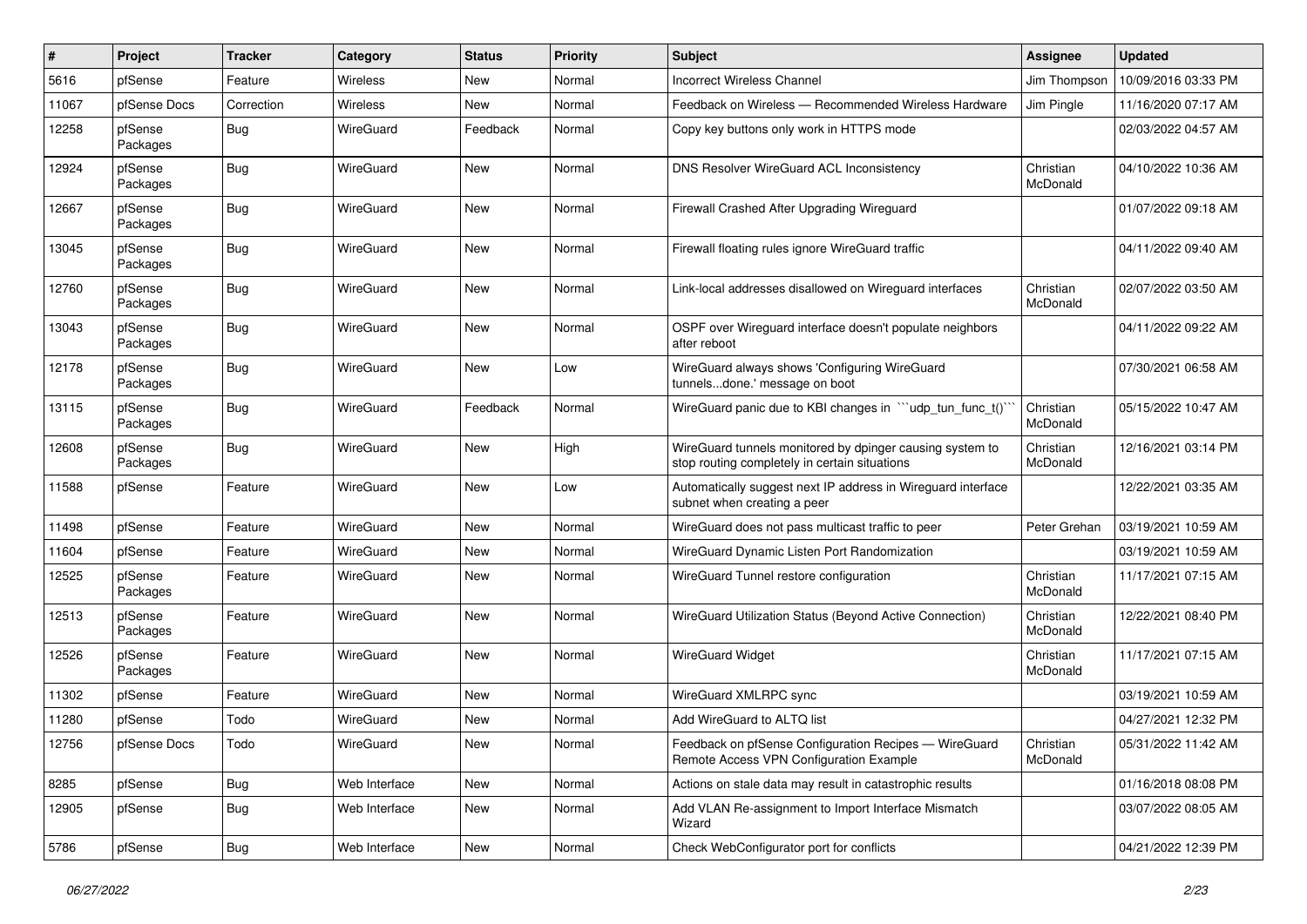| $\vert$ # | Project | <b>Tracker</b> | Category      | <b>Status</b>                 | <b>Priority</b> | Subject                                                                                                              | <b>Assignee</b>     | <b>Updated</b>      |
|-----------|---------|----------------|---------------|-------------------------------|-----------------|----------------------------------------------------------------------------------------------------------------------|---------------------|---------------------|
| 11268     | pfSense | Bug            | Web Interface | New                           | Normal          | Cookie named 'id' prevents Edit form fields being set properly                                                       |                     | 09/03/2021 06:16 AM |
| 6803      | pfSense | <b>Bug</b>     | Web Interface | New                           | Normal          | CSRF timeout occurs when it (probably) shouldn't                                                                     |                     | 11/03/2016 09:43 PM |
| 7943      | pfSense | <b>Bug</b>     | Web Interface | New                           | Normal          | CSS Overflow Fix for Drop Down Menus in webConfigurator                                                              |                     | 11/21/2020 02:54 PM |
| 6614      | pfSense | <b>Bug</b>     | Web Interface | Confirmed                     | Normal          | Dashboard high CPU usage                                                                                             |                     | 07/14/2016 03:04 PM |
| 12543     | pfSense | <b>Bug</b>     | Web Interface | Feedback                      | Normal          | Deleteing a Outbound NAT rule gave me an empty rule and<br>displayed php error in UI.                                |                     | 02/14/2022 04:36 AM |
| 6493      | pfSense | <b>Bug</b>     | Web Interface | Confirmed                     | Normal          | Dynamic DNS clients slow page load                                                                                   |                     | 06/17/2016 03:43 AM |
| 10701     | pfSense | <b>Bug</b>     | Web Interface | New                           | Very Low        | Firewall Log too wide with Rule Description Column                                                                   |                     | 06/25/2020 07:36 AM |
| 11566     | pfSense | <b>Bug</b>     | Web Interface | <b>New</b>                    | Low             | Firewall Maximum Table Entries "default size" is whatever is<br>entered                                              |                     | 02/27/2021 10:01 AM |
| 11730     | pfSense | <b>Bug</b>     | Web Interface | New                           | Normal          | Improve visibility of option selections in dark themes                                                               |                     | 03/25/2021 09:38 PM |
| 7402      | pfSense | <b>Bug</b>     | Web Interface | New                           | Normal          | Inconsistent use of htmlentities validation checks                                                                   |                     | 03/21/2017 08:58 AM |
| 13158     | pfSense | <b>Bug</b>     | Web Interface | New                           | Normal          | Input validation error when applying limiter changes                                                                 |                     | 05/14/2022 05:32 PM |
| 6011      | pfSense | <b>Bug</b>     | Web Interface | Confirmed                     | Low             | IPv6 link local fails HTTP REFERER check                                                                             |                     | 09/04/2016 09:57 AM |
| 11877     | pfSense | Bug            | Web Interface | <b>Pull Request</b><br>Review | Very Low        | Labels and description dissapear in firewall_schedule_edit.php                                                       | <b>Viktor Gurov</b> | 05/17/2022 02:22 PM |
| 10271     | pfSense | <b>Bug</b>     | Web Interface | New                           | Normal          | Large number of VLAN/LANs make "Interfaces" menu hard to<br>access                                                   |                     | 02/20/2020 04:46 AM |
| 12734     | pfSense | <b>Bug</b>     | Web Interface | Incomplete                    | Low             | Long hostname breaks DHCP leases layout                                                                              |                     | 01/31/2022 01:03 PM |
| 8502      | pfSense | <b>Bug</b>     | Web Interface | Confirmed                     | Low             | main (top) menu items do not drop down in some cases                                                                 |                     | 07/06/2020 02:39 PM |
| 7238      | pfSense | <b>Bug</b>     | Web Interface | New                           | Normal          | Menu layout broken when using "Hostname in Menu" with long<br>hostnames                                              |                     | 02/21/2017 07:01 AM |
| 12122     | pfSense | <b>Bug</b>     | Web Interface | New                           | Normal          | Perform greedy actions asychronously                                                                                 |                     | 07/10/2021 01:10 PM |
| 6361      | pfSense | <b>Bug</b>     | Web Interface | New                           | Low             | Responsive Mobile Menu issue                                                                                         |                     | 05/16/2016 12:09 PM |
| 5367      | pfSense | <b>Bug</b>     | Web Interface | <b>New</b>                    | Normal          | Safari repeatedly tries to reload dashboard                                                                          | Jared Dillard       | 08/22/2016 11:08 AM |
| 10277     | pfSense | <b>Bug</b>     | Web Interface | New                           | Normal          | Sorting the log entries does not use year value                                                                      |                     | 02/24/2020 07:46 AM |
| 2234      | pfSense | Bug            | Web Interface | Confirmed                     | Low             | Status: Traffic Graph - only shows interface's subnet                                                                |                     | 01/15/2022 08:33 PM |
| 11473     | pfSense | Bug            | Web Interface | New                           | Normal          | System Activity shows invalid data on SG-3100                                                                        |                     | 02/19/2021 08:12 PM |
| 11429     | pfSense | <b>Bug</b>     | Web Interface | <b>New</b>                    | Normal          | System Log / Settings form activates "Reset Log Files" button<br>on enter                                            |                     | 10/28/2021 01:35 PM |
| 7996      | pfSense | <b>Bug</b>     | Web Interface | <b>Pull Request</b><br>Review | Very Low        | Unnecessary link tag in login page                                                                                   | Marcos<br>Mendoza   | 06/26/2022 02:47 PM |
| 8419      | pfSense | <b>Bug</b>     | Web Interface | New                           | Normal          | webgui, when menubar is fixed to the top of the screen, the<br>last items of long menus cannot be seen/used.         |                     | 07/19/2018 03:10 PM |
| 9626      | pfSense | <b>Bug</b>     | Web Interface | New                           | Normal          | When deny write permission is assigned to a user, there is no<br>error feedback if the user tries to write something |                     | 06/25/2022 05:41 PM |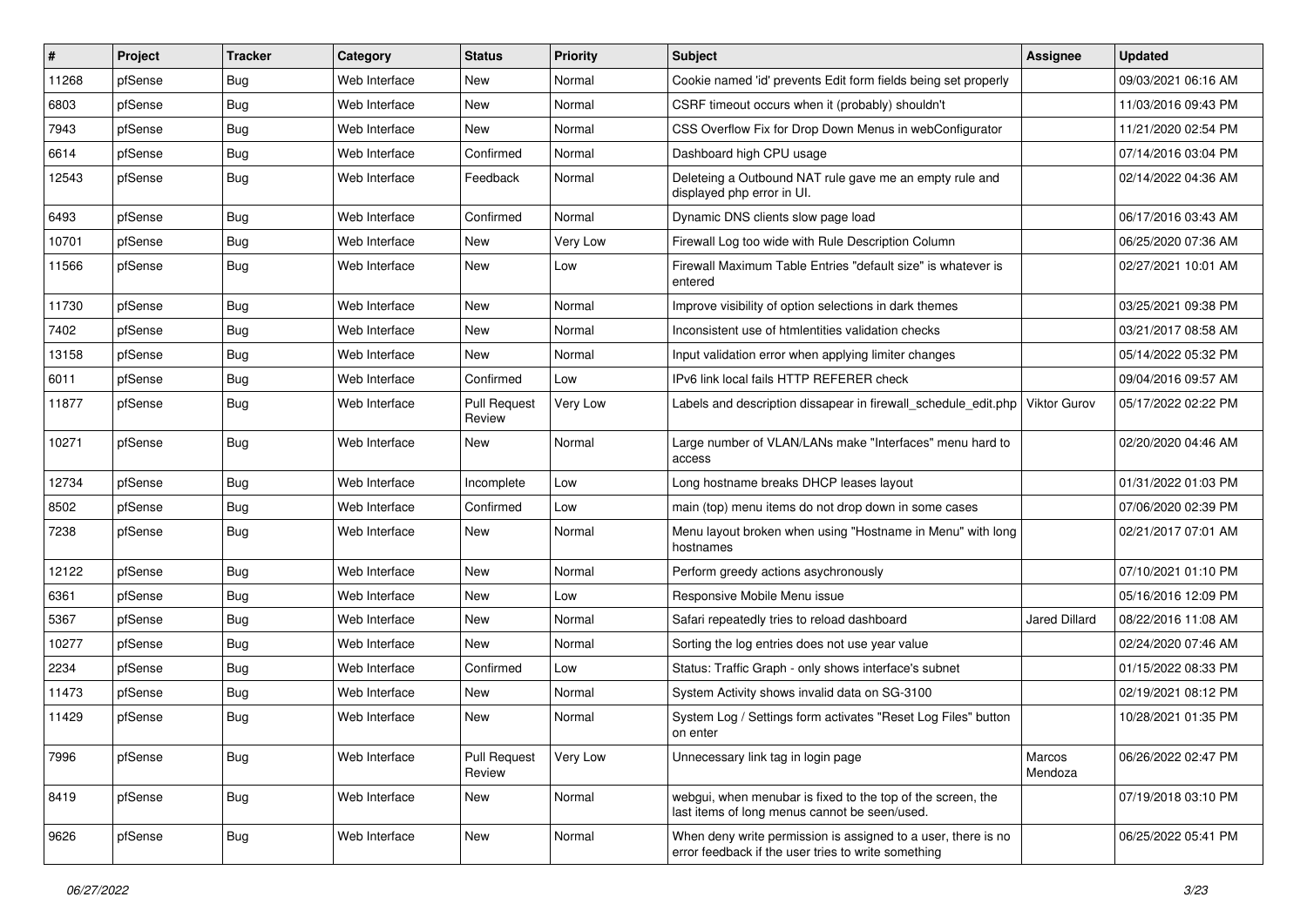| #     | Project | <b>Tracker</b> | Category      | <b>Status</b>                 | <b>Priority</b> | Subject                                                                                        | Assignee             | <b>Updated</b>      |
|-------|---------|----------------|---------------|-------------------------------|-----------------|------------------------------------------------------------------------------------------------|----------------------|---------------------|
| 11956 | pfSense | Feature        | Web Interface | New                           | Normal          | "add" button in the top of pages with many user-added items                                    |                      | 07/10/2021 01:01 PM |
| 628   | pfSense | Feature        | Web Interface | New                           | Low             | Ability to specify listen IP address of management services<br>(SSH, web interface)            |                      | 07/09/2021 01:21 PM |
| 3899  | pfSense | Feature        | Web Interface | New                           | Normal          | Add feature to allow reordering of <package> items in<br/>config.xml</package>                 |                      | 09/27/2014 04:40 PM |
| 4628  | pfSense | Feature        | Web Interface | New                           | Normal          | Add GUI to manage loader tunables (e.g. loader.conf.local)                                     |                      | 09/16/2015 04:28 PM |
| 13244 | pfSense | Feature        | Web Interface | New                           | Normal          | Add help text under Timezone settings in the GUI                                               |                      | 06/03/2022 01:00 PM |
| 8558  | pfSense | Feature        | Web Interface | New                           | Normal          | Add more table sorting in various UI pages                                                     |                      | 08/21/2019 09:14 AM |
| 3882  | pfSense | Feature        | Web Interface | New                           | Normal          | Add OUI database to the base system, remove dependency<br>on nmap                              |                      | 03/08/2018 06:44 PM |
| 10514 | pfSense | Feature        | Web Interface | New                           | Normal          | Add to every page an unparsed Notes field for administrative<br>reference                      |                      | 04/30/2020 06:32 PM |
| 10468 | pfSense | Feature        | Web Interface | New                           | Normal          | Allow to download log files from WebGUI                                                        |                      | 04/17/2020 06:17 AM |
| 7216  | pfSense | Feature        | Web Interface | New                           | Normal          | Allow user to choose date display format                                                       | <b>Phillip Davis</b> | 02/02/2018 04:20 PM |
| 7988  | pfSense | Feature        | Web Interface | New                           | Normal          | Compact Theme based on Compact-RED with the default<br>theme colors.                           |                      | 10/23/2017 05:34 AM |
| 6215  | pfSense | Feature        | Web Interface | New                           | Normal          | Create consistent UI for admin access security                                                 |                      | 04/20/2016 03:05 PM |
| 10144 | pfSense | Feature        | Web Interface | New                           | Low             | Default Sort Order, DHCP Leases                                                                |                      | 12/31/2019 06:47 PM |
| 986   | pfSense | Feature        | Web Interface | New                           | Normal          | Dynamic states view                                                                            |                      | 02/06/2016 04:58 AM |
| 11440 | pfSense | Feature        | Web Interface | New                           | Low             | Expand collapsed sections by clicking anywhere on header                                       |                      | 10/28/2021 01:35 PM |
| 7956  | pfSense | Feature        | Web Interface | New                           | Normal          | Favicon able to match GUI colour setting?                                                      |                      | 10/17/2017 06:36 AM |
| 13161 | pfSense | Feature        | Web Interface | New                           | Very Low        | FLASH PORT'S LED button, to help quickly find port that need<br>to be connected to patch&cable |                      | 05/14/2022 06:35 AM |
| 6738  | pfSense | Feature        | Web Interface | <b>New</b>                    | Normal          | GUI Action Buttons replicated to the top of the List                                           |                      | 07/10/2021 01:04 PM |
| 7957  | pfSense | Feature        | Web Interface | New                           | Normal          | GUI theme - separate "colour" from "compact/normal" in<br>theme dropdown                       |                      | 10/17/2017 06:58 AM |
| 8641  | pfSense | Feature        | Web Interface | New                           | Normal          | Need way to disable HSTS and/or replace webConfigurator<br>certificate from CLI                |                      | 07/16/2018 10:21 AM |
| 84    | pfSense | Feature        | Web Interface | New                           | Low             | Nightly Filter Summary E-Mail                                                                  | Jim Pingle           | 04/03/2010 06:22 PM |
| 13124 | pfSense | Feature        | Web Interface | <b>Pull Request</b><br>Review | Normal          | Option to wait for interface selection before displaying firewall<br>rules                     |                      | 05/17/2022 02:15 PM |
| 9293  | pfSense | Feature        | Web Interface | New                           | Low             | Provide WebUI message (banner) prior to login                                                  |                      | 08/14/2019 02:39 PM |
| 1307  | pfSense | Feature        | Web Interface | New                           | Normal          | Request: Option To Resolve Addresses in State Table<br>Summary                                 |                      | 02/06/2016 04:58 AM |
| 8929  | pfSense | Feature        | Web Interface | <b>New</b>                    | Normal          | Scroll bar css dark theme                                                                      |                      | 08/14/2019 12:16 PM |
| 9717  | pfSense | Feature        | Web Interface | New                           | Low             | Search box for pfsense?                                                                        |                      | 07/05/2020 02:14 PM |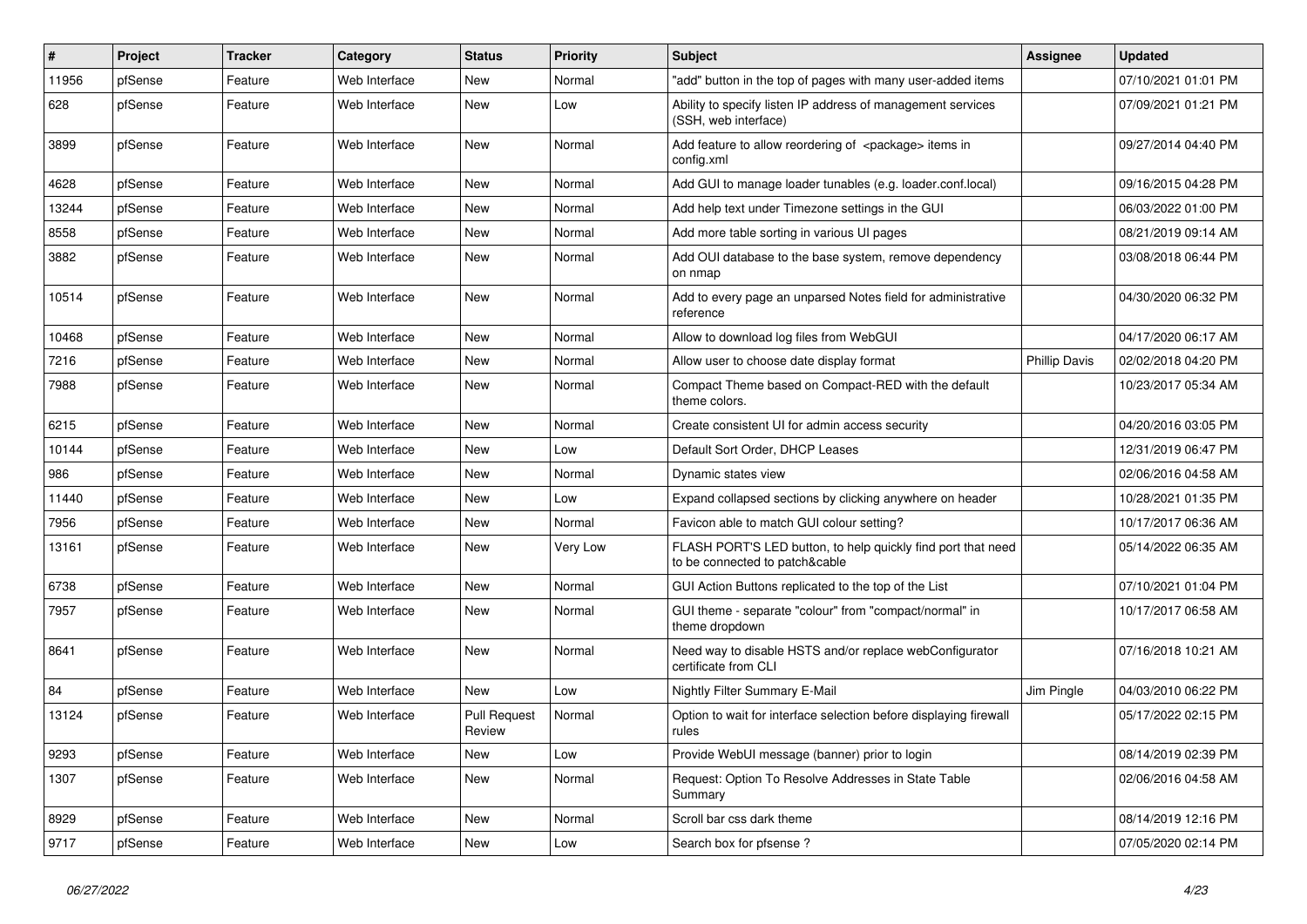| $\sharp$ | Project      | <b>Tracker</b> | Category                    | <b>Status</b>                 | <b>Priority</b> | <b>Subject</b>                                                                                | <b>Assignee</b>      | <b>Updated</b>      |
|----------|--------------|----------------|-----------------------------|-------------------------------|-----------------|-----------------------------------------------------------------------------------------------|----------------------|---------------------|
| 3087     | pfSense      | Feature        | Web Interface               | New                           | Normal          | Setup Wizard does not include IPv6 options for interfaces                                     |                      | 07/10/2013 06:19 PM |
| 9226     | pfSense      | Feature        | Web Interface               | New                           | Normal          | zfs GUI functionality - alerts                                                                |                      | 12/31/2020 02:50 PM |
| 7812     | pfSense      | Feature        | Web Interface               | New                           | Normal          | ZFS handling of autopreplace                                                                  |                      | 08/13/2019 03:53 PM |
| 6727     | pfSense      | Todo           | Web Interface               | New                           | Very Low        | Missing file apple-touch-icon-precomposed.png?                                                | <b>Jared Dillard</b> | 08/18/2016 02:10 PM |
| 12025    | pfSense      | Todo           | Web Interface               | New                           | Very Low        | Add 1:1 Validation to Notify Someone They are 1:1 NAT'ing an<br>Interface Address             |                      | 06/11/2021 10:05 AM |
| 13159    | pfSense      | Todo           | Web Interface               | New                           | Very Low        | Decrease distance between img-buttons in webGUI to<br>eliminate mistake entry                 |                      | 05/14/2022 06:52 AM |
| 6647     | pfSense      | Todo           | Web Interface               | New                           | Very Low        | <b>Enable Additional Security Headers</b>                                                     |                      | 05/14/2021 01:09 AM |
| 8270     | pfSense      | Todo           | Web Interface               | New                           | Very Low        | Fix grammatically erroneous repetition                                                        |                      | 01/11/2018 08:19 AM |
| 12431    | pfSense      | Todo           | Web Interface               | <b>Pull Request</b><br>Review | Normal          | GUI pages should use "POST" for AJAX calls, not "GET"                                         | <b>Viktor Gurov</b>  | 05/17/2022 02:20 PM |
| 5445     | pfSense      | Todo           | Web Interface               | <b>New</b>                    | Normal          | Improve banner for "background activity"                                                      |                      | 02/06/2016 04:43 AM |
| 5480     | pfSense      | Todo           | Web Interface               | New                           | Low             | inconsistent display of default values in fields                                              | <b>Jared Dillard</b> | 03/01/2016 04:59 PM |
| 7385     | pfSense      | Todo           | Web Interface               | New                           | Normal          | Sanitize PHP includes                                                                         |                      | 08/13/2019 03:22 PM |
| 6501     | pfSense      | Todo           | Web Interface               | New                           | Normal          | Tightening up subnet expansion                                                                |                      | 08/13/2019 01:23 PM |
| 11508    | pfSense      | Todo           | Web Interface               | <b>Pull Request</b><br>Review | Low             | Update SimplePie to to v1.5.6                                                                 |                      | 02/23/2021 07:23 AM |
| 6332     | pfSense      | Todo           | Web Interface               | New                           | Normal          | Upgrade encryption options to cover current range of<br>recommendations                       |                      | 08/13/2019 02:34 PM |
| 6697     | pfSense      | Todo           | Web Interface               | New                           | Low             | White squares around the numeric values in the Status /<br>Queues page                        | <b>Jared Dillard</b> | 08/15/2016 03:19 AM |
| 11270    | pfSense      | Feature        | <b>VPN</b> (Multiple Types) | New                           | Low             | Consider integrating Nebula mesh VPN                                                          |                      | 01/20/2021 03:34 PM |
| 11145    | pfSense Docs | Correction     | Virtualization              | New                           | Very Low        | Feedback on pfSense Configuration Recipes - Virtualizing<br>pfSense with Hyper-V              | Jim Pingle           | 03/06/2021 04:14 PM |
| 10482    | pfSense Docs | Correction     | Virtualization              | New                           | Normal          | In AWS, Get System Log may not show output and Get<br>Instance Screenshot may need to be used | Jim Pingle           | 04/20/2020 09:07 AM |
| 13016    | pfSense Docs | New Content    | Virtualization              | New                           | Normal          | Workaround for bandwith issues since 2.6 when installed in<br>Hyper-V                         |                      | 04/01/2022 01:06 PM |
| 12542    | pfSense      | <b>Bug</b>     | Virtual IP Addresses        | New                           | Normal          | Cannot assign a same IPv6 Link-Local address to different<br>interfaces                       |                      | 11/25/2021 01:41 AM |
| 12385    | pfSense      | <b>Bug</b>     | Virtual IP Addresses        | Pull Request<br>Review        | Normal          | deleteVIP() does not check 1:1 NAT and Outbound NAT rules                                     | Viktor Gurov         | 05/17/2022 02:21 PM |
| 12451    | pfSense      | <b>Bug</b>     | Virtual IP Addresses        | New                           | Normal          | deleteVIP() does not check RFC2136 Update Source                                              |                      | 10/13/2021 10:06 AM |
| 11992    | pfSense      | <b>Bug</b>     | Virtual IP Addresses        | Confirmed                     | High            | GRE Tunnel - Does not work with a virtual IP as endpoint                                      |                      | 06/04/2021 01:16 AM |
| 12055    | pfSense      | Feature        | Virtual IP Addresses        | Feedback                      | Normal          | Option to disable XMLRPC Sync for Loopback Virtual IPs                                        |                      | 06/18/2021 09:05 AM |
| 12459    | pfSense      | Todo           | Virtual IP Addresses        | New                           | Normal          | Add IP Alias subnet input validation                                                          |                      | 10/15/2021 09:35 AM |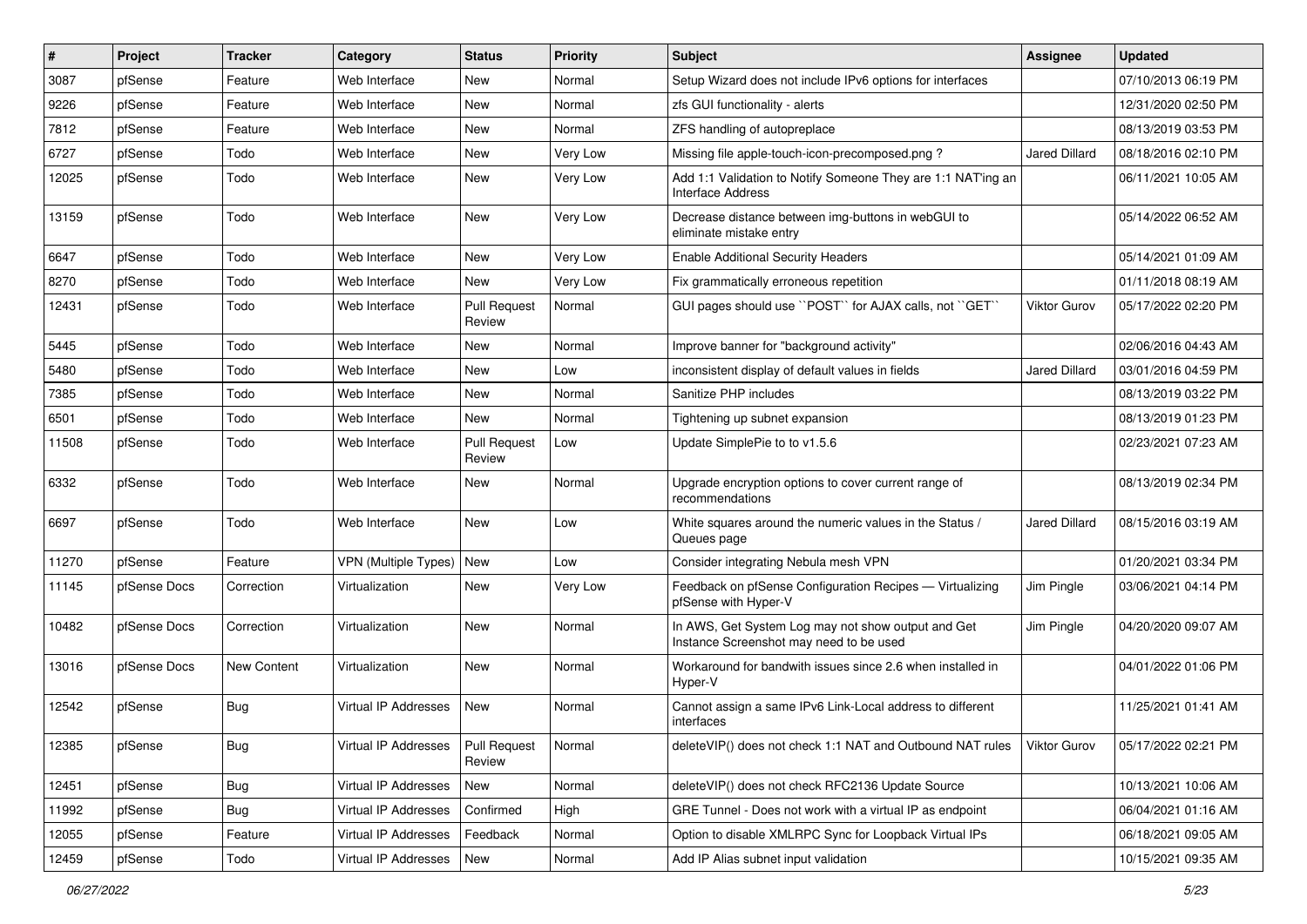| #     | Project | <b>Tracker</b> | Category                     | <b>Status</b> | Priority | <b>Subject</b>                                                                                                                       | Assignee | <b>Updated</b>      |
|-------|---------|----------------|------------------------------|---------------|----------|--------------------------------------------------------------------------------------------------------------------------------------|----------|---------------------|
| 10544 | pfSense | <b>Bug</b>     | User Manager /<br>Privileges | <b>New</b>    | Normal   | It's not possible to add a user to group operator using the gui                                                                      |          | 04/21/2022 12:39 PM |
| 9485  | pfSense | <b>Bug</b>     | User Manager /<br>Privileges | <b>New</b>    | Normal   | password match error on system usermanager causes Group<br>membership to be reset.                                                   |          | 04/26/2019 08:52 AM |
| 3706  | pfSense | <b>Bug</b>     | User Manager /<br>Privileges | <b>New</b>    | Normal   | Permission order affects default page on limited accounts, but<br>can't reorder                                                      |          | 02/06/2016 04:10 AM |
| 4154  | pfSense | <b>Bug</b>     | User Manager /<br>Privileges | Confirmed     | Normal   | RADIUS authentication not working over IPv6                                                                                          |          | 04/21/2022 12:39 PM |
| 7863  | pfSense | <b>Bug</b>     | User Manager /<br>Privileges | <b>New</b>    | Normal   | The "WebCfg - All pages" permission inclueds the "User -<br>System: Shell account access" even though that is not a<br>WebCofg page. |          | 09/16/2017 05:13 AM |
| 5850  | pfSense | Feature        | User Manager /<br>Privileges | New           | Normal   | Limit "WebCfg - System: User Manager page" privilege to<br>non-admins and non-admin groups                                           |          | 02/19/2017 10:04 AM |
| 6602  | pfSense | Feature        | User Manager /<br>Privileges | <b>New</b>    | Normal   | Config writes denied via "deny config write" permission should<br>notify as such                                                     |          | 08/20/2019 03:43 PM |
| 521   | pfSense | Feature        | User Manager /<br>Privileges | <b>New</b>    | Normal   | Group manager Assigned Permissions                                                                                                   |          | 04/18/2010 02:59 PM |
| 9621  | pfSense | Feature        | User Manager /<br>Privileges | New           | Normal   | More convenient deletion of single user privileges                                                                                   |          | 07/09/2019 03:09 AM |
| 1574  | pfSense | Feature        | User Manager /<br>Privileges | <b>New</b>    | Normal   | Password quality enforcment.                                                                                                         |          | 02/06/2016 04:15 AM |
| 9253  | pfSense | Feature        | User Manager /<br>Privileges | <b>New</b>    | Normal   | RFE: True View-Only WebCFG options                                                                                                   |          | 08/21/2019 09:21 AM |
| 33    | pfSense | Todo           | User Manager /<br>Privileges | New           | Normal   | L2TP users integration with user manager                                                                                             |          | 02/06/2016 04:53 AM |
| 32    | pfSense | Todo           | User Manager /<br>Privileges | <b>New</b>    | Normal   | PPPoE Server users integration with user manager                                                                                     |          | 02/06/2016 04:53 AM |
| 13222 | pfSense | <b>Bug</b>     | UPnP/NAT-PMP                 | New           | Normal   | CARP IP does not listen for NAT-PMP packets                                                                                          |          | 05/26/2022 02:28 PM |
| 6926  | pfSense | Bug            | UPnP/NAT-PMP                 | <b>New</b>    | Normal   | Miniupnp advertising expired IPv6 address                                                                                            |          | 01/15/2022 08:29 PM |
| 4500  | pfSense | Bug            | UPnP/NAT-PMP                 | Confirmed     | Normal   | Some miniupnp port mappings are not displayed in the Status<br>page                                                                  |          | 04/25/2022 12:49 PM |
| 8325  | pfSense | Bug            | UPnP/NAT-PMP                 | New           | Normal   | UPnP not available for pppoe-Clients                                                                                                 |          | 11/15/2020 10:33 AM |
| 12797 | pfSense | Bug            | UPnP/NAT-PMP                 | New           | Normal   | UPnP+STUN forms invalid outbound NAT rules using the<br>external address discovered from STUN                                        |          | 02/15/2022 01:01 PM |
| 5360  | pfSense | Feature        | UPnP/NAT-PMP                 | <b>New</b>    | Normal   | Add possibility to configure independent "UPnP & NAT-PMP"<br>instances                                                               |          | 10/31/2015 04:25 AM |
| 4265  | pfSense | Feature        | UPnP/NAT-PMP                 | New           | Normal   | UPNP allow use of alias and schedule                                                                                                 |          | 08/20/2019 02:57 PM |
| 12796 | pfSense | <b>Bug</b>     | Upgrade                      | Confirmed     | Normal   | 2.5.2 -> 2.6.0 upgrade segfaults if certain packages are<br>installed.                                                               |          | 05/24/2022 07:43 AM |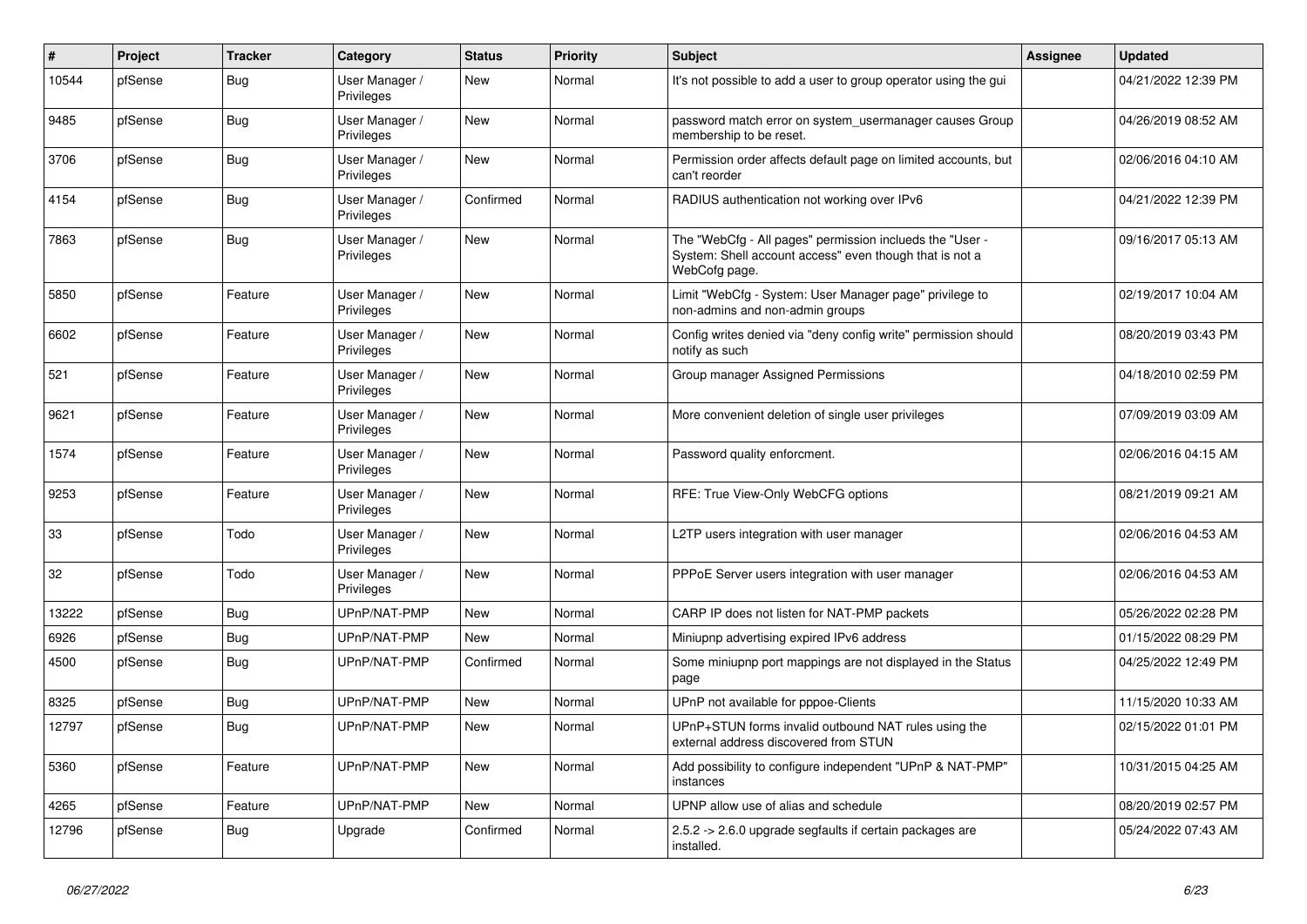| #     | Project             | <b>Tracker</b> | Category                            | <b>Status</b> | <b>Priority</b> | <b>Subject</b>                                                                                          | Assignee                                     | <b>Updated</b>      |
|-------|---------------------|----------------|-------------------------------------|---------------|-----------------|---------------------------------------------------------------------------------------------------------|----------------------------------------------|---------------------|
| 10530 | pfSense             | <b>Bug</b>     | Upgrade                             | <b>New</b>    | Normal          | Convert config version to be based on product version                                                   |                                              | 04/21/2022 12:39 PM |
| 13252 | pfSense             | Bug            | Upgrade                             | New           | Normal          | reduce frequency of php-fpm socket connection attempts from<br>check reload status                      |                                              | 06/12/2022 11:11 AM |
| 10310 | pfSense             | <b>Bug</b>     | Upgrade                             | <b>New</b>    | Normal          | Systems with low RAM and several packages may temporarily<br>fail to load large tables after an upgrade |                                              | 03/03/2020 07:55 AM |
| 11619 | pfSense             | Bug            | Upgrade                             | <b>New</b>    | Normal          | Unable to upgrade 2.4.4-p3 to 2.5/21.02-p1                                                              |                                              | 08/15/2021 10:00 AM |
| 10708 | pfSense             | <b>Bug</b>     | Upgrade                             | New           | Normal          | ZFS bootpool boot symlink issue                                                                         | Luiz Souza                                   | 03/08/2021 07:03 AM |
| 6917  | pfSense             | Feature        | Upgrade                             | New           | Normal          | Add ability to choose from what IP/IFACE you search for<br>updates                                      |                                              | 11/11/2016 09:51 AM |
| 11257 | pfSense             | Feature        | Upgrade                             | <b>New</b>    | Normal          | Installed Packages: Update all button                                                                   |                                              | 01/18/2021 10:45 AM |
| 12768 | pfSense             | Feature        | Upgrade                             | <b>New</b>    | Normal          | pfSense-repo: Make sure default config file exists                                                      |                                              | 05/17/2022 02:32 PM |
| 5074  | pfSense             | Feature        | Upgrade                             | New           | Normal          | Standard release notes URLs to facilitate GUI viewing before<br>upgrade                                 |                                              | 04/21/2022 12:39 PM |
| 10237 | pfSense             | Feature        | Upgrade                             | New           | Normal          | Take ZFS snapshot on Upgrade                                                                            |                                              | 04/07/2020 03:58 PM |
| 10464 | pfSense             | Todo           | Upgrade                             | New           | Low             | Disallow package updates when a system update is available                                              |                                              | 04/21/2022 12:39 PM |
| 13187 | pfSense             | Documentation  | Upgrade                             | New           | Normal          | Azure Frequently asked questions                                                                        |                                              | 05/20/2022 06:52 AM |
| 13280 | pfSense             | Bug            | <b>Unknown</b>                      | New           | Normal          | Entries duplicated in /boot/loader.conf                                                                 |                                              | 06/19/2022 11:11 AM |
| 11777 | pfSense<br>Packages | Bug            | <b>Unbound</b>                      | New           | Very Low        | Input validation prevents DNS Resolver from being disabled                                              |                                              | 04/05/2021 05:51 PM |
| 7977  | pfSense             | Bug            | <b>Translations</b>                 | <b>New</b>    | Normal          | English text shown in stead of translated text (Routing -<br>Gateway groups - edit)                     |                                              | 08/21/2019 11:28 AM |
| 1890  | pfSense             | Bug            | <b>Translations</b>                 | <b>New</b>    | Normal          | No gettext support in console scripts                                                                   |                                              | 08/13/2019 12:24 PM |
| 9344  | pfSense             | <b>Bug</b>     | Translations                        | <b>New</b>    | Normal          | OpenVPN click NCP Algorithms will always go to DH<br>Parameters website(in Chinese-Taiwan)              |                                              | 10/21/2021 03:48 AM |
| 8095  | pfSense             | Bug            | Translations                        | <b>New</b>    | Normal          | Unescaped simple quotes break JavaScript features when the<br>French translation is enabled             |                                              | 08/21/2019 09:06 AM |
| 10199 | pfSense             | Todo           | Translations                        | <b>New</b>    | Very Low        | Improve Spanish translation interface                                                                   | <b>Aluisco Miguel</b><br>Ricardo<br>Mastrapa | 01/22/2020 09:22 AM |
| 8963  | pfSense             | Bug            | <b>Traffic Shaper</b><br>(Limiters) | <b>New</b>    | Normal          | 2.4.4 Limiters don't work after CARP fail-over                                                          |                                              | 12/10/2018 06:40 AM |
| 6295  | pfSense             | <b>Bug</b>     | <b>Traffic Shaper</b><br>(Limiters) | <b>New</b>    | Normal          | Crash upon applying CODELQ to untagged parent interface<br>when also applied to daughter VLAN           | Luiz Souza                                   | 08/20/2019 02:44 PM |
| 12829 | pfSense             | Bug            | <b>Traffic Shaper</b><br>(Limiters) | Feedback      | Normal          | Dummynet kernel module fails to load after upgrade.                                                     |                                              | 03/17/2022 09:26 AM |
| 8072  | pfSense             | Bug            | <b>Traffic Shaper</b><br>(Limiters) | <b>New</b>    | Normal          | Limiter / Queue mask issues?                                                                            | Ivor Kreso                                   | 11/08/2017 07:56 PM |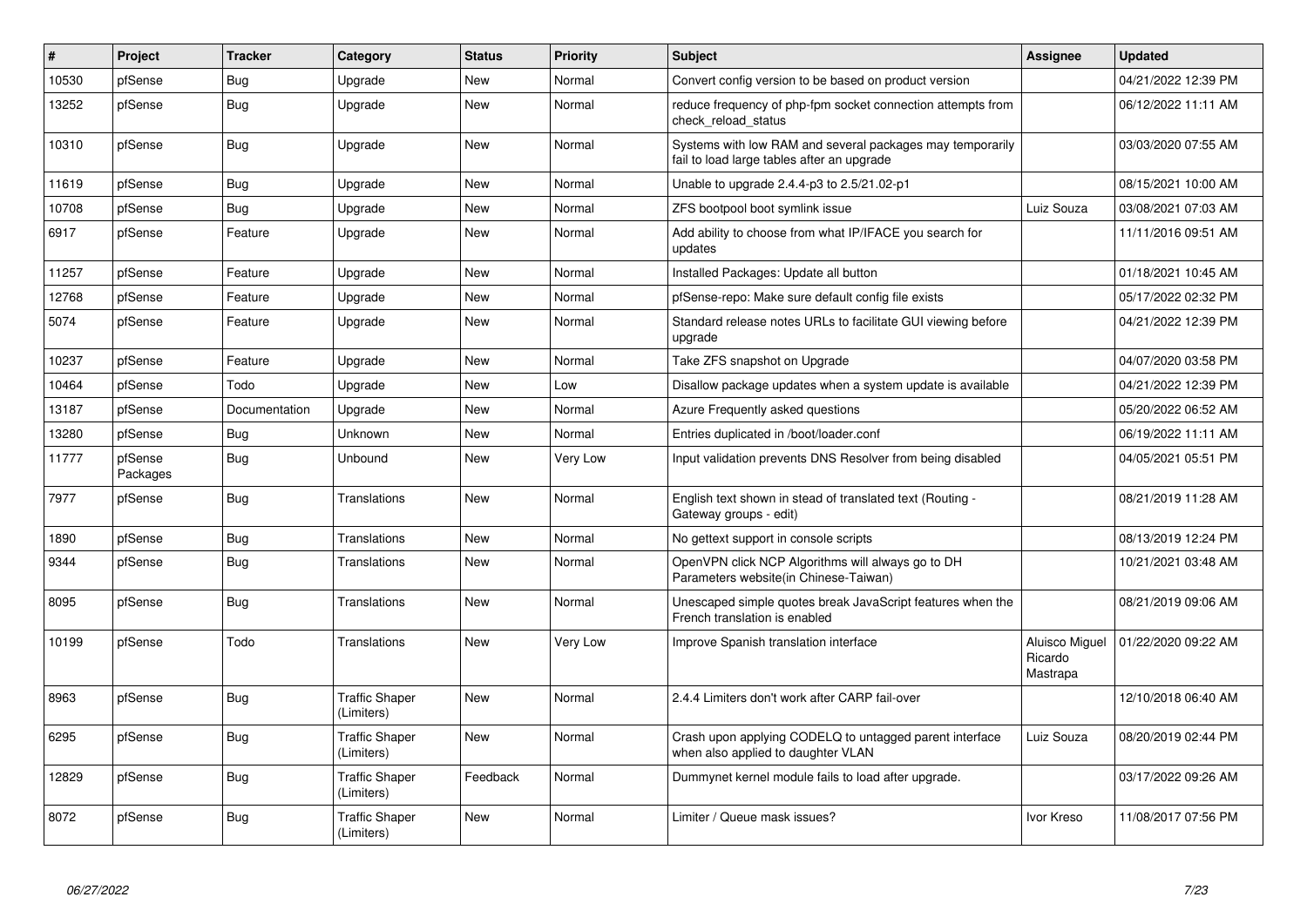| #     | Project | <b>Tracker</b> | Category                            | <b>Status</b>                 | <b>Priority</b> | <b>Subject</b>                                                                                                          | <b>Assignee</b> | <b>Updated</b>      |
|-------|---------|----------------|-------------------------------------|-------------------------------|-----------------|-------------------------------------------------------------------------------------------------------------------------|-----------------|---------------------|
| 7389  | pfSense | <b>Bug</b>     | <b>Traffic Shaper</b><br>(Limiters) | In Progress                   | Normal          | Limiter does not work with transparent proxy                                                                            | Luiz Souza      | 02/01/2021 03:31 PM |
| 1848  | pfSense | <b>Bug</b>     | Traffic Shaper<br>(Limiters)        | Confirmed                     | Normal          | Limiters after policy routing has taken place do not behave<br>correctly                                                |                 | 10/25/2014 09:18 PM |
| 3824  | pfSense | <b>Bug</b>     | <b>Traffic Shaper</b><br>(Limiters) | Confirmed                     | Normal          | Limiters on bridge break traffic outside locally-configured IP<br>subnets                                               | Luiz Souza      | 11/03/2016 07:16 PM |
| 9024  | pfSense | Bug            | <b>Traffic Shaper</b><br>(Limiters) | Feedback                      | Normal          | Ping packet loss under load when using limiters                                                                         |                 | 05/12/2022 11:55 AM |
| 11192 | pfSense | Bug            | <b>Traffic Shaper</b><br>(Limiters) | Feedback                      | Normal          | Using Limiters causes out of order packets within one TCP or<br><b>UDP flow</b>                                         |                 | 01/06/2021 12:09 AM |
| 1883  | pfSense | Feature        | <b>Traffic Shaper</b><br>(Limiters) | New                           | Normal          | Diag > Limiter Info presentation enhancement                                                                            |                 | 08/20/2019 03:46 PM |
| 7899  | pfSense | Bug            | <b>Traffic Shaper</b><br>(ALTQ)     | New                           | Normal          | a floating 'match' rule on LAN does not put traffic from a<br>broswer on a clientpc into a shaper queue                 |                 | 09/28/2017 09:16 AM |
| 6696  | pfSense | Bug            | <b>Traffic Shaper</b><br>(ALTQ)     | New                           | Low             | Add configure link to Status > Queues error message if traffic<br>shaping not configured                                | Jared Dillard   | 08/21/2019 08:55 AM |
| 8263  | pfSense | <b>Bug</b>     | <b>Traffic Shaper</b><br>(ALTQ)     | New                           | Normal          | Cannot create a nonlinear `Link Share` service curve because<br>of: "the sum of the child bandwidth higher than parent" |                 | 11/05/2020 07:31 AM |
| 3465  | pfSense | <b>Bug</b>     | <b>Traffic Shaper</b><br>(ALTQ)     | <b>New</b>                    | Normal          | Editing Traffic Shaper queues causes status_queues.php error                                                            |                 | 02/19/2014 01:53 AM |
| 13051 | pfSense | Bug            | <b>Traffic Shaper</b><br>(ALTQ)     | New                           | Normal          | Firewall traffic shaper by interface selection unknow                                                                   |                 | 04/12/2022 07:03 AM |
| 2308  | pfSense | Bug            | <b>Traffic Shaper</b><br>(ALTQ)     | <b>New</b>                    | Normal          | HFSC WebUI doesn't check for "Bandwidth" setting                                                                        |                 | 12/04/2012 07:12 PM |
| 11174 | pfSense | Bug            | <b>Traffic Shaper</b><br>(ALTQ)     | Feedback                      | Normal          | Incorrect traffic shaping on pppoe interface                                                                            |                 | 12/21/2020 11:21 PM |
| 12393 | pfSense | <b>Bug</b>     | <b>Traffic Shaper</b><br>(ALTQ)     | New                           | Low             | Priority of qOthersLow higher than default queues                                                                       |                 | 09/21/2021 02:48 PM |
| 4467  | pfSense | Bug            | <b>Traffic Shaper</b><br>(ALTQ)     | New                           | Normal          | Traffic Graphs shows wrong throughput when traffic shaping<br>enabled                                                   |                 | 02/23/2015 05:31 PM |
| 1849  | pfSense | <b>Bug</b>     | Traffic Shaper<br>(ALTQ)            | New                           | Normal          | Traffic shaper - By Queue view needs to show/use friendly<br>inerface names                                             |                 | 01/10/2022 08:10 AM |
| 12878 | pfSense | <b>Bug</b>     | <b>Traffic Shaper</b><br>(ALTQ)     | Incomplete                    | Normal          | Traffic shaping by interface, route queue bandwidth inbound,<br>out by a large factor.                                  |                 | 06/06/2022 07:03 AM |
| 13304 | pfSense | Feature        | <b>Traffic Shaper</b><br>(ALTQ)     | <b>Pull Request</b><br>Review | Normal          | Add Broadcom Netextreme II (bxe) to the altg capable check                                                              |                 | 06/27/2022 10:57 AM |
| 10839 | pfSense | Feature        | <b>Traffic Shaper</b><br>(ALTQ)     | New                           | Normal          | Add popular messengers to the Traffic Shaper Wizard                                                                     |                 | 08/18/2020 10:07 AM |
| 8483  | pfSense | Feature        | <b>Traffic Shaper</b><br>(ALTQ)     | New                           | Normal          | Allow user to choose order of Queues status                                                                             |                 | 08/21/2019 09:12 AM |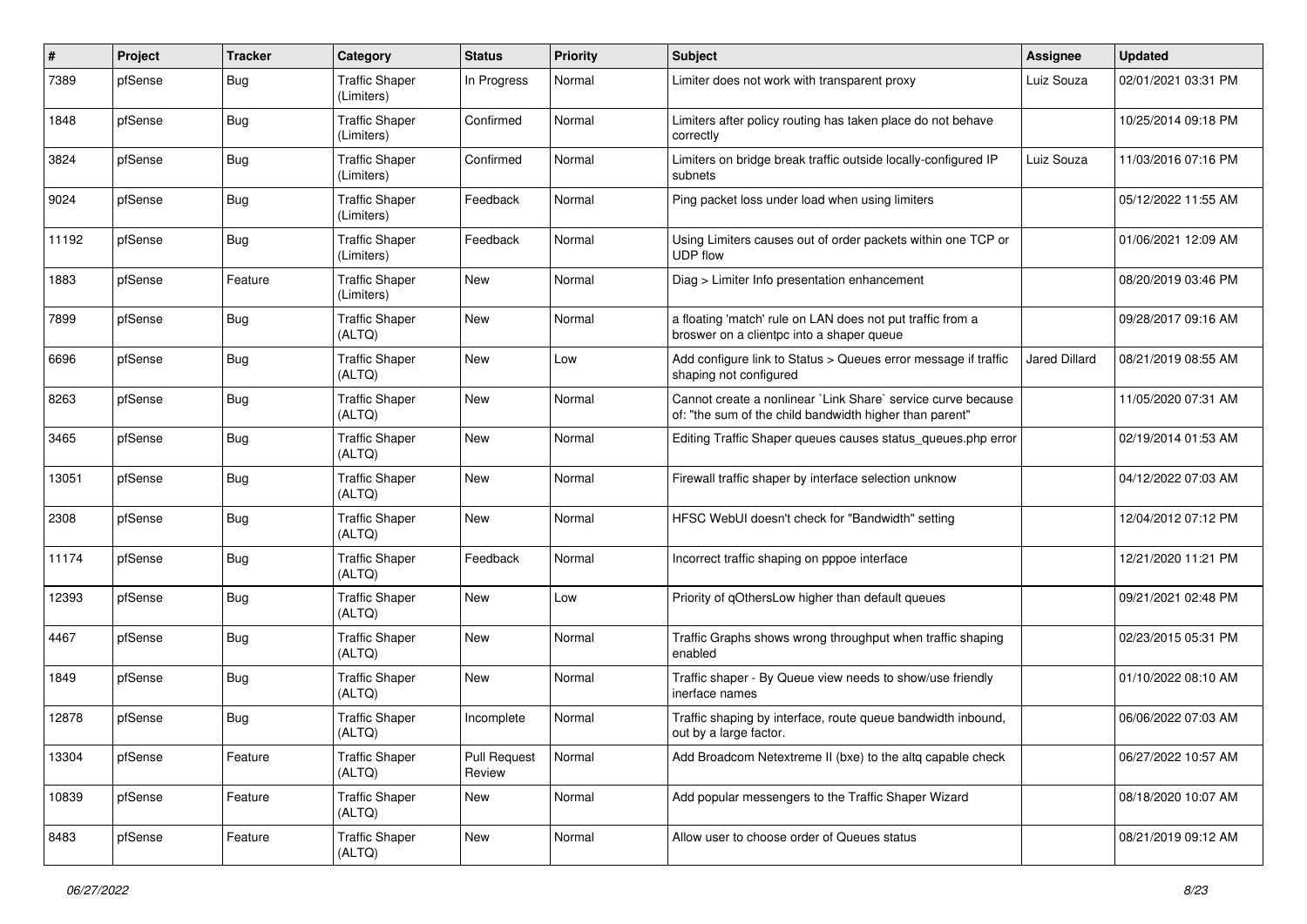| #     | Project             | <b>Tracker</b> | Category                        | <b>Status</b>                 | <b>Priority</b> | <b>Subject</b>                                                                                          | Assignee             | <b>Updated</b>      |
|-------|---------------------|----------------|---------------------------------|-------------------------------|-----------------|---------------------------------------------------------------------------------------------------------|----------------------|---------------------|
| 13072 | pfSense             | Feature        | <b>Traffic Shaper</b><br>(ALTQ) | <b>Pull Request</b><br>Review | Very Low        | Matching background/font colors of queue values with dark<br>theme.                                     |                      | 04/19/2022 07:32 AM |
| 8712  | pfSense             | Feature        | <b>Traffic Shaper</b><br>(ALTQ) | New                           | Normal          | QOS on ipsec links                                                                                      |                      | 06/22/2020 06:27 AM |
| 5813  | pfSense             | Feature        | <b>Traffic Shaper</b><br>(ALTQ) | <b>New</b>                    | Normal          | Replacement of layer7 filter                                                                            |                      | 02/18/2017 05:08 PM |
| 2315  | pfSense             | Feature        | <b>Traffic Shaper</b><br>(ALTQ) | <b>New</b>                    | Normal          | Traffic Shaper - Adaptive Bandwidth Management                                                          |                      | 02/06/2016 05:07 AM |
| 4405  | pfSense             | Feature        | <b>Traffic Shaper</b><br>(ALTQ) | In Progress                   | Normal          | Traffic shaping doesn't work when applied to a bridge interface   Luiz Souza                            |                      | 02/09/2021 12:05 PM |
| 8130  | pfSense             | <b>Bug</b>     | <b>Traffic Graphs</b>           | New                           | Normal          | Status - Monitoring - Area chart displays traffic data differently<br>than Line or Bar charts           |                      | 11/26/2017 01:40 PM |
| 9566  | pfSense             | <b>Bug</b>     | <b>Traffic Graphs</b>           | <b>New</b>                    | Normal          | Traffic graph displays traffic incorrectly                                                              |                      | 11/18/2019 07:54 AM |
| 10959 | pfSense             | Bug            | <b>Traffic Graphs</b>           | Feedback                      | Low             | Traffic graph stopped on interface used via netmap                                                      |                      | 02/22/2021 02:57 AM |
| 9087  | pfSense             | Bug            | Traffic Graphs                  | New                           | Normal          | Traffic Graph Widget Legend Not Updating                                                                |                      | 08/14/2019 12:38 PM |
| 7400  | pfSense             | Bug            | <b>Traffic Graphs</b>           | Assigned                      | Normal          | Traffic Graphs show bad data on 2.3.3 1                                                                 | <b>Jared Dillard</b> | 12/31/2021 05:47 PM |
| 12401 | pfSense             | <b>Bug</b>     | Traffic Graphs                  | New                           | Normal          | Traffic graphs with untagged and tagged VLAN on same<br>interface                                       |                      | 09/23/2021 09:18 PM |
| 9101  | pfSense             | <b>Bug</b>     | <b>Traffic Graphs</b>           | <b>New</b>                    | Normal          | Traffic Graphs/Dashboard Slows Downloads Being Performed<br>by the Same Firefox Browser                 |                      | 08/21/2019 09:18 AM |
| 9737  | pfSense             | Bug            | Traffic Graphs                  | <b>New</b>                    | Normal          | traffic-graphs.js shows incorrect units inside the chart                                                |                      | 09/09/2019 06:35 AM |
| 11589 | pfSense             | Feature        | <b>Traffic Graphs</b>           | <b>Pull Request</b><br>Review | Low             | Fix iftop experimental traffic fetcher, unify and improve output<br>style                               |                      | 03/03/2021 03:30 PM |
| 8274  | pfSense             | Feature        | <b>Traffic Graphs</b>           | New                           | Normal          | Reverse Inverse Traffic Graph View                                                                      | Jared Dillard        | 08/14/2019 10:31 AM |
| 7398  | pfSense             | Feature        | <b>Traffic Graphs</b>           | Assigned                      | Normal          | Show average value of bandwidth in/out on Dashboard trafic<br>graph                                     | <b>Jared Dillard</b> | 08/21/2019 08:56 AM |
| 8349  | pfSense             | Feature        | Traffic Graphs                  | New                           | Normal          | Show the actual numerical information (upload/download<br>speeds) in the traffic graph dashboard widget | <b>Jared Dillard</b> | 02/28/2018 09:42 AM |
| 8909  | pfSense<br>Packages | <b>Bug</b>     | Tinc                            | <b>New</b>                    | Normal          | tinc package makes /rc.newwanip looping forever                                                         |                      | 08/13/2019 09:25 AM |
| 9229  | pfSense<br>Packages | <b>Bug</b>     | <b>Tinc</b>                     | <b>New</b>                    | Normal          | Tinc package: no way of specifying multiple critical<br>configuration parameters from web interface     |                      | 08/13/2019 09:25 AM |
| 10487 | pfSense<br>Packages | <b>Bug</b>     | Telegraf                        | <b>New</b>                    | Normal          | Telegraf package not sending logs to influxdb server                                                    |                      | 05/03/2020 07:09 PM |
| 9337  | pfSense<br>Packages | Bug            | Telegraf                        | New                           | Normal          | Telegraf ping input fails                                                                               |                      | 02/18/2019 10:40 AM |
| 12655 | pfSense<br>Packages | Bug            | Telegraf                        | <b>New</b>                    | Normal          | telegraf, wireguard plugin failing                                                                      |                      | 12/30/2021 05:51 PM |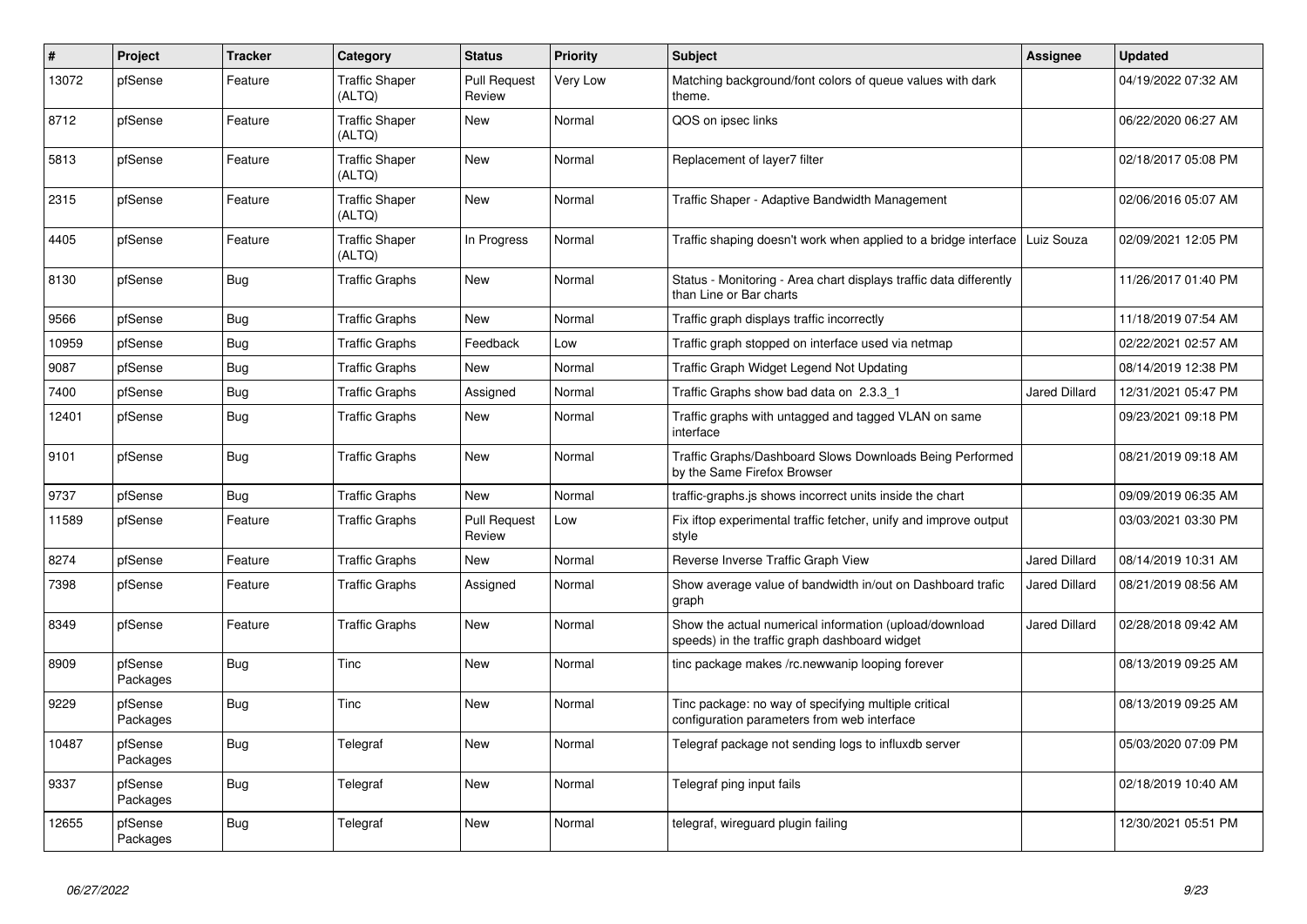| $\pmb{\#}$ | Project             | <b>Tracker</b> | Category  | <b>Status</b>                 | <b>Priority</b> | <b>Subject</b>                                                                     | Assignee            | <b>Updated</b>      |
|------------|---------------------|----------------|-----------|-------------------------------|-----------------|------------------------------------------------------------------------------------|---------------------|---------------------|
| 9139       | pfSense<br>Packages | <b>Bug</b>     | Telegraf  | New                           | Normal          | telegraf: add ping for default gateway(s)                                          |                     | 05/21/2020 04:23 PM |
| 9138       | pfSense<br>Packages | Bug            | Telegraf  | New                           | Normal          | telegraf: add section for custom config lines                                      |                     | 02/18/2019 03:36 PM |
| 12711      | pfSense<br>Packages | Feature        | Telegraf  | <b>New</b>                    | Normal          | Add InfluxDB V2 support                                                            |                     | 01/21/2022 02:54 AM |
| 8099       | pfSense<br>Packages | Feature        | Telegraf  | New                           | Normal          | Add more configuration flexibility to Telegraf                                     |                     | 08/13/2019 09:39 AM |
| 8216       | pfSense<br>Packages | Feature        | Telegraf  | New                           | Normal          | Add prometheus output for telegraf                                                 |                     | 09/09/2020 05:33 AM |
| 8230       | pfSense<br>Packages | Feature        | Telegraf  | New                           | Normal          | telegraf automatic input plugins configuration for enabled<br>pfsense package      |                     | 02/18/2019 05:23 PM |
| 9046       | pfSense<br>Packages | Feature        | Telegraf  | New                           | High            | telegraf feature request                                                           |                     | 02/18/2019 03:38 PM |
| 12462      | pfSense<br>Packages | Feature        | Telegraf  | <b>Pull Request</b><br>Review | Normal-package  | Telegraf: Add "devfs" to ignore fs                                                 | Offstage Roller     | 10/18/2021 09:03 AM |
| 12114      | pfSense<br>Packages | Bug            | syslog-ng | Feedback                      | Normal          | syslog-ng only binds to the last specified interface                               |                     | 04/21/2022 12:40 PM |
| 8180       | pfSense<br>Packages | <b>Bug</b>     | syslog-ng | New                           | Normal          | syslog-ng default log file                                                         |                     | 01/16/2018 12:53 PM |
| 8705       | pfSense<br>Packages | Bug            | syslog-ng | New                           | Normal          | Syslog-NG error in latest snapshot                                                 |                     | 07/27/2018 10:17 AM |
| 8295       | pfSense<br>Packages | Bug            | syslog-ng | New                           | Normal          | syslog-ng logrotates tls files                                                     |                     | 02/14/2018 06:12 AM |
| 8229       | pfSense<br>Packages | <b>Bug</b>     | syslog-ng | New                           | Normal          | syslog-ng stops parsing logs after logrotate run                                   |                     | 01/26/2018 12:00 PM |
| 10393      | pfSense<br>Packages | <b>Bug</b>     | syslog-ng | Feedback                      | Normal          | Syslog-ng TLS support is broken                                                    |                     | 04/21/2022 12:40 PM |
| 12160      | pfSense<br>Packages | Regression     | syslog-ng | Feedback                      | High            | An invalid configuration is generated when choosing TLS as<br>the default protocol | Jim Pingle          | 07/23/2021 03:27 PM |
| 12502      | pfSense<br>Packages | Feature        | syslog-ng | New                           | Normal          | Syslog-ng Configuration Library (scl) missing                                      |                     | 11/02/2021 06:06 PM |
| 11742      | pfSense<br>Packages | <b>Bug</b>     | Suricata  | New                           | Normal          | Blocking / Unblocking is not working correctly.                                    |                     | 09/01/2021 11:08 AM |
| 6964       | pfSense<br>Packages | <b>Bug</b>     | Suricata  | Feedback                      | Normal          | Host OS Policy Assignment broken when using "Import" or<br>"Aliases" buttons       | <b>Viktor Gurov</b> | 08/20/2021 07:52 AM |
| 12506      | pfSense<br>Packages | <b>Bug</b>     | Suricata  | Feedback                      | Normal          | Only selected instance is restarted on suppress list change                        | Viktor Gurov        | 12/01/2021 04:43 AM |
| 11525      | pfSense<br>Packages | <b>Bug</b>     | Suricata  | New                           | Normal          | pfsense 2.5.0 release version for vlan issue to suricata                           |                     | 11/11/2021 08:16 AM |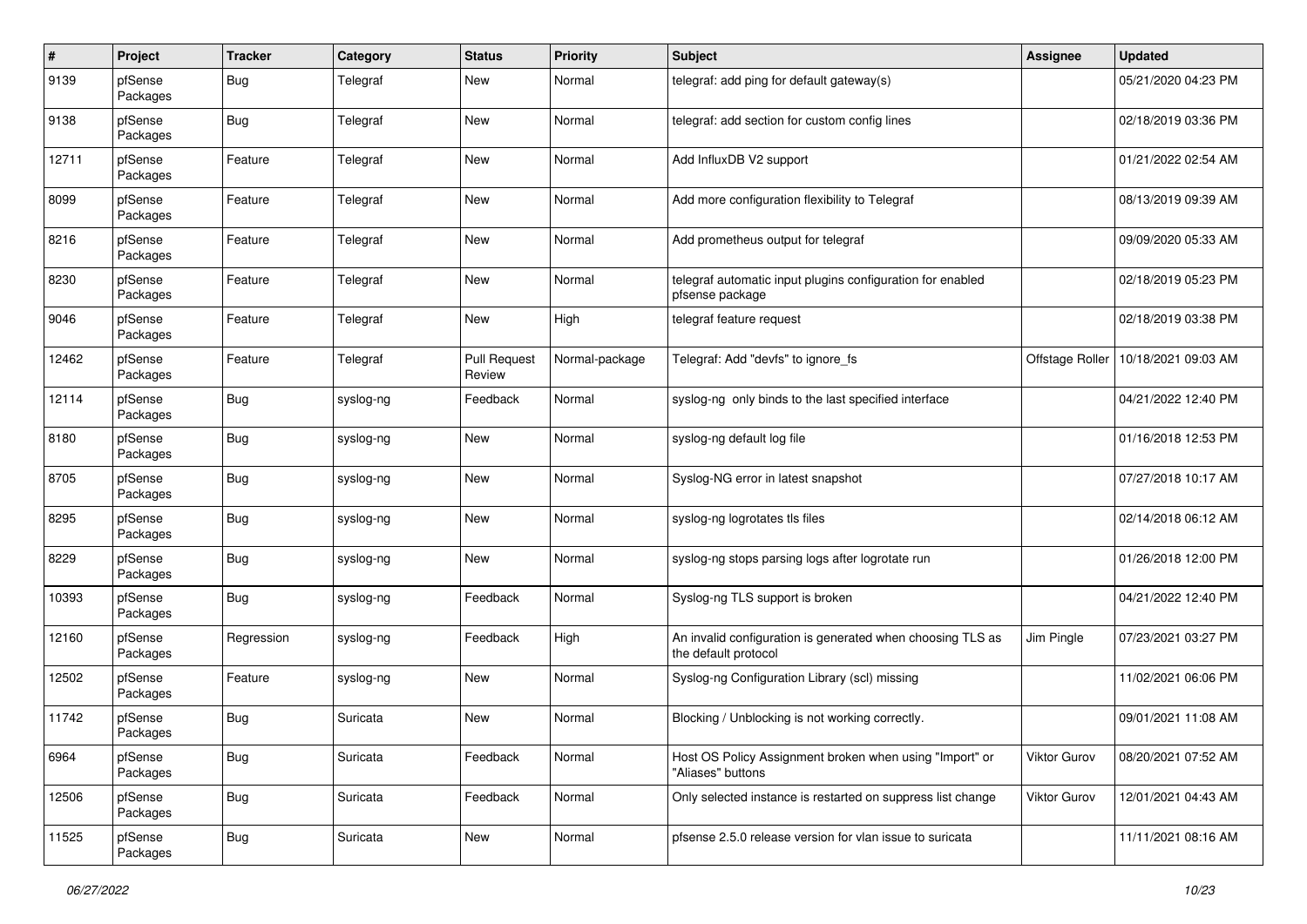| #     | Project             | <b>Tracker</b> | Category | <b>Status</b> | <b>Priority</b> | <b>Subject</b>                                                                             | Assignee            | <b>Updated</b>      |
|-------|---------------------|----------------|----------|---------------|-----------------|--------------------------------------------------------------------------------------------|---------------------|---------------------|
| 12322 | pfSense<br>Packages | <b>Bug</b>     | Suricata | Feedback      | Normal          | Suricata creates invalid HOME NET entries                                                  | <b>Viktor Gurov</b> | 09/10/2021 11:42 AM |
| 7388  | pfSense<br>Packages | <b>Bug</b>     | Suricata | New           | High            | Suricata does not property recognize MTU for PPPOE<br>interfaces                           |                     | 03/15/2017 05:17 AM |
| 12899 | pfSense<br>Packages | <b>Bug</b>     | Suricata | <b>New</b>    | Normal          | Suricata doesn't honor Pass List                                                           |                     | 03/04/2022 01:22 PM |
| 12956 | pfSense<br>Packages | Bug            | Suricata | Confirmed     | Normal          | suricata fails to use pcre in SID management (e.g.<br>dropsid.conf)                        |                     | 04/05/2022 12:52 PM |
| 10292 | pfSense<br>Packages | <b>Bug</b>     | Suricata | <b>New</b>    | Normal          | Suricata not respecting SID Mgmt list                                                      |                     | 02/27/2020 01:02 PM |
| 11780 | pfSense<br>Packages | <b>Bug</b>     | Suricata | New           | Very High       | Suricata package fails to prune suricata.log                                               |                     | 08/06/2021 07:18 AM |
| 9934  | pfSense<br>Packages | <b>Bug</b>     | Suricata | New           | Normal          | suricata update kills WAN interface                                                        |                     | 02/20/2020 09:17 AM |
| 6023  | pfSense<br>Packages | <b>Bug</b>     | Suricata | New           | Low             | Traffic Shaper (pfsense 2.3) Suricata V3.0 Inline Mode<br>Operation                        | Luiz Souza          | 04/15/2016 05:59 AM |
| 12643 | pfSense<br>Packages | Regression     | Suricata | Feedback      | Normal          | Rule categories are cleared after clicking the save button on<br>the Global Settings page  |                     | 12/30/2021 03:44 AM |
| 11210 | pfSense<br>Packages | Feature        | Suricata | Feedback      | Normal          | 3rd party rulesets                                                                         | Viktor Gurov        | 11/24/2021 04:21 AM |
| 10872 | pfSense<br>Packages | Feature        | Suricata | Feedback      | Normal          | Add adjustable notification for Severity Alert                                             | Viktor Gurov        | 08/20/2021 07:52 AM |
| 10466 | pfSense<br>Packages | Feature        | Suricata | New           | Low             | Add checkbox to Suricata blocked host view to resolve all<br>resolvable IP's automatically |                     | 02/02/2022 06:04 PM |
| 12285 | pfSense<br>Packages | Feature        | Suricata | In Progress   | Normal          | Add more EVE Logged Traffic protocols                                                      | Viktor Gurov        | 08/20/2021 08:22 AM |
| 10472 | pfSense<br>Packages | Feature        | Suricata | <b>New</b>    | Low             | Blocked host alert table break out by timestamp and type to<br>allow sorting by date       |                     | 04/17/2020 12:46 PM |
| 12909 | pfSense<br>Packages | Feature        | Suricata | New           | Normal          | Convert Suricata GeoIP Lookup feature on ALERTS tab to use<br>local GeoIP2 database        | <b>Viktor Gurov</b> | 03/07/2022 08:28 AM |
| 12292 | pfSense<br>Packages | Feature        | Suricata | Feedback      | Normal          | GeoIP look on the Alerts, Blocked and Files pages                                          | <b>Viktor Gurov</b> | 08/23/2021 08:16 AM |
| 9852  | pfSense<br>Packages | Feature        | Suricata | Feedback      | Normal          | show File-Store directory listing                                                          | Viktor Gurov        | 08/20/2021 07:52 AM |
| 12748 | pfSense<br>Packages | Feature        | Suricata | New           | Normal          | Suricata blocked page timestamp breakout to it's own sortable<br>column                    |                     | 02/01/2022 12:06 PM |
| 8985  | pfSense<br>Packages | Feature        | Suricata | <b>New</b>    | Normal          | Suricata: allow configuration for external/internal additional<br>storage                  |                     | 11/13/2019 10:07 AM |
| 13261 | pfSense<br>Packages | <b>Bug</b>     | sudo     | Feedback      | Normal          | Input validation rejects empty "sudo" command list, but GUI<br>text says it can be empty   | Christopher<br>Cope | 06/27/2022 07:19 AM |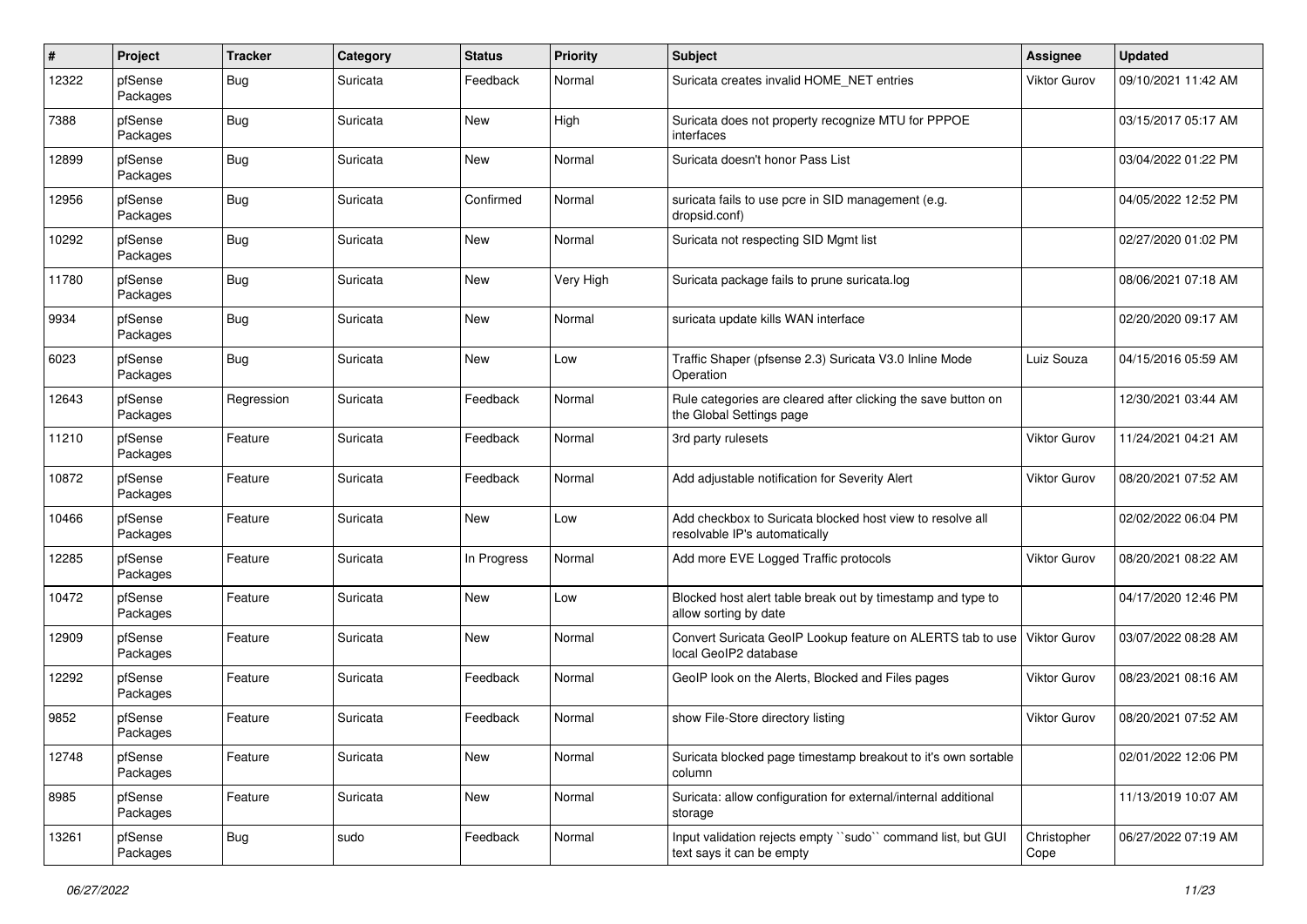| $\vert$ # | Project             | <b>Tracker</b> | Category                     | <b>Status</b>                 | <b>Priority</b> | <b>Subject</b>                                                                                                                             | <b>Assignee</b>      | Updated             |
|-----------|---------------------|----------------|------------------------------|-------------------------------|-----------------|--------------------------------------------------------------------------------------------------------------------------------------------|----------------------|---------------------|
| 10601     | pfSense<br>Packages | Bug            | Status Monitoring            | New                           | Normal          | Dashboard->Traffic Graphs Scale is capped for outbound                                                                                     |                      | 05/29/2020 10:13 AM |
| 11763     | pfSense<br>Packages | <b>Bug</b>     | Status_Monitoring            | New                           | Normal          | Traffic graphs refresh issue                                                                                                               |                      | 05/03/2021 09:44 AM |
| 9749      | pfSense<br>Packages | Feature        | Status Monitoring            | New                           | Normal          | 95th percentile missing for quality in monitoring                                                                                          |                      | 09/12/2019 10:39 AM |
| 13160     | pfSense<br>Packages | Feature        | Status Monitoring            | <b>Pull Request</b><br>Review | Normal          | Option to sort monitoring graph views                                                                                                      |                      | 05/13/2022 12:06 PM |
| 9537      | pfSense<br>Packages | Bug            | <b>Status Traffic Totals</b> | New                           | Normal          | One month offset in displayed data between time changes                                                                                    | <b>Jared Dillard</b> | 05/01/2020 08:27 AM |
| 10429     | pfSense<br>Packages | <b>Bug</b>     | Status Traffic Totals        | New                           | Normal          | Status Traffic Total broken 2.4.5                                                                                                          | Jared Dillard        | 02/27/2021 07:55 PM |
| 7267      | pfSense<br>Packages | <b>Bug</b>     | <b>Status Traffic Totals</b> | New                           | Normal          | Status Traffic Totals - Stacked Bar - Scale not high enough                                                                                | <b>Jared Dillard</b> | 11/18/2020 07:38 AM |
| 11797     | pfSense<br>Packages | <b>Bug</b>     | <b>Status Traffic Totals</b> | New                           | Normal          | Traffic Totals lost upon reboot when using a ramdisk for /var<br>and /tmp                                                                  | John Cornwell        | 04/10/2021 06:27 PM |
| 6752      | pfSense<br>Packages | Todo           | <b>Status Traffic Totals</b> | New                           | Low             | <b>Traffic Totals Data Summary Graph</b>                                                                                                   | Jared Dillard        | 11/08/2017 08:58 AM |
| 4088      | pfSense<br>Packages | Bug            | squidguard                   | Feedback                      | Normal          | Buggy squidgurd config file is created                                                                                                     | <b>Viktor Gurov</b>  | 01/28/2021 10:01 AM |
| 8752      | pfSense<br>Packages | <b>Bug</b>     | squidguard                   | New                           | Normal          | For SquidGuard in "Common ACL" menu "Target Rules List"<br>"access" option always stays with default value '---' for my<br>Target category |                      | 08/06/2018 05:53 AM |
| 6471      | pfSense<br>Packages | <b>Bug</b>     | squidguard                   | New                           | Normal          | pfsense 2.3.1 squidguard -> common ACL -> Target Rules List<br>missing                                                                     |                      | 06/08/2016 06:22 PM |
| 6521      | pfSense<br>Packages | Bug            | squidguard                   | <b>New</b>                    | Normal          | pfsense 2.3.1 squidguard -> Groups ACL -> Target Rules List<br>missing                                                                     |                      | 06/25/2016 10:49 PM |
| 12732     | pfSense<br>Packages | <b>Bug</b>     | squidguard                   | New                           | High            | Squid https filtering squidguard acl target list - erratic<br>behaviour                                                                    |                      | 01/26/2022 09:11 AM |
| 9025      | pfSense<br>Packages | Bug            | squidguard                   | New                           | Normal          | SquidGard + Target categories                                                                                                              |                      | 10/08/2018 01:00 AM |
| 9286      | pfSense<br>Packages | Bug            | squidguard                   | New                           | Normal          | squidGuard - Unable to change IP for sgerror.php URL in<br>configuration                                                                   |                      | 11/13/2019 10:07 AM |
| 10994     | pfSense<br>Packages | <b>Bug</b>     | squidguard                   | <b>New</b>                    | Low             | SquidGuard Blacklists Restore Default button does not work                                                                                 |                      | 10/20/2020 12:26 PM |
| 11434     | pfSense<br>Packages | Bug            | squidguard                   | Feedback                      | Normal          | SquidGuard over 1.16.18 11                                                                                                                 |                      | 04/21/2022 12:40 PM |
| 5751      | pfSense<br>Packages | <b>Bug</b>     | squidguard                   | New                           | Normal          | SquidGuard target categories not saved when long "Domain<br>List" is provided                                                              |                      | 01/10/2016 08:55 AM |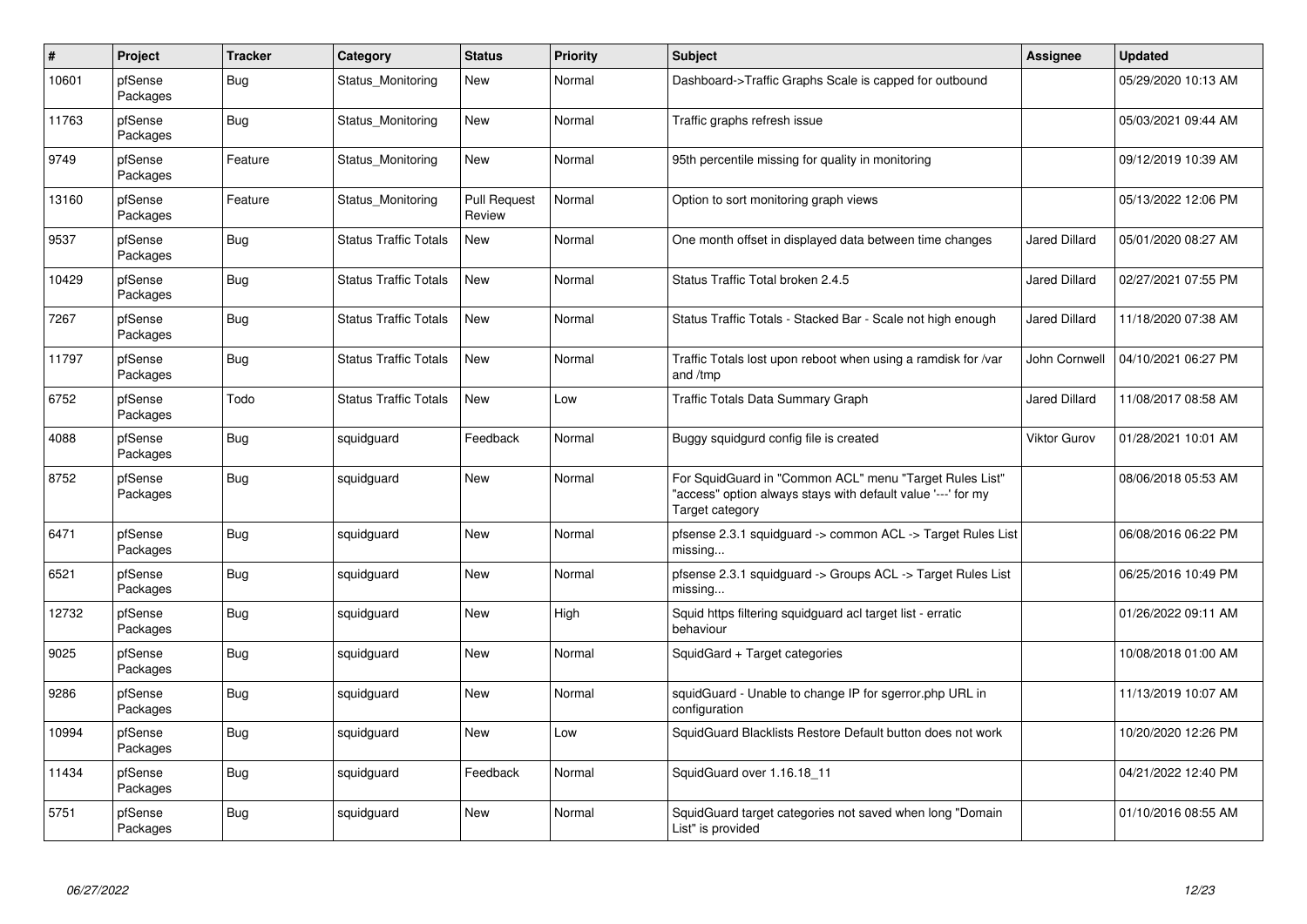| #     | Project             | <b>Tracker</b> | Category   | <b>Status</b> | <b>Priority</b> | Subject                                                                                                     | <b>Assignee</b>     | <b>Updated</b>      |
|-------|---------------------|----------------|------------|---------------|-----------------|-------------------------------------------------------------------------------------------------------------|---------------------|---------------------|
| 8827  | pfSense<br>Packages | Bug            | squidguard | New           | Normal          | Squidguard: ACL redirect modes 'redirect' and 'err page' send<br>unresolvable URLs to the client.           | Viktor Gurov        | 12/21/2021 05:49 AM |
| 13141 | pfSense<br>Packages | <b>Bug</b>     | squidguard | New           | Normal          | wrong page squidguard block                                                                                 |                     | 05/09/2022 05:33 PM |
| 11738 | pfSense<br>Packages | Regression     | squidguard | Feedback      | Normal          | SquidGuard 1.16.18_17 Not Filtering Blacklist No-Transparent<br>Mode                                        | <b>Viktor Gurov</b> | 12/21/2021 05:48 AM |
| 11248 | pfSense<br>Packages | Feature        | squidguard | Feedback      | Normal          | SafeSearch update                                                                                           | Viktor Gurov        | 01/28/2021 10:01 AM |
| 11784 | pfSense<br>Packages | Feature        | squidguard | New           | Normal          | squidguard auto update blacklist option                                                                     |                     | 04/06/2021 01:53 AM |
| 10865 | pfSense<br>Packages | Feature        | squidguard | New           | Normal          | squidGuard lacks options to send traffic action logs to syslog<br>server                                    |                     | 09/05/2020 01:21 AM |
| 12491 | pfSense<br>Packages | Feature        | squidguard | New           | Normal          | squidguard: allow multiple regex                                                                            |                     | 10/28/2021 03:30 PM |
| 4928  | pfSense<br>Packages | Feature        | squidguard | New           | Normal          | Surftool - New Package to turn squidguard groups(/acls) on or<br>off                                        |                     | 08/13/2019 09:57 AM |
| 1620  | pfSense<br>Packages | <b>Bug</b>     | Squid      | New           | Normal          | Can't use transparent proxy when using bridge.                                                              |                     | 10/07/2021 04:19 AM |
| 9012  | pfSense<br>Packages | <b>Bug</b>     | Squid      | New           | Very Low        | Captive Portal authentication in Squid Proxy Server does not<br>work                                        |                     | 10/12/2019 05:06 AM |
| 13073 | pfSense<br>Packages | <b>Bug</b>     | Squid      | New           | Normal          | ClamAV - clamd dies with high CPU load and thus the C-ICAP<br>of squid-reverse proxy causes http:500 errors |                     | 04/19/2022 05:38 AM |
| 11848 | pfSense<br>Packages | <b>Bug</b>     | Squid      | New           | Normal          | Issue with squid cache download speed                                                                       |                     | 04/23/2021 09:30 PM |
| 7954  | pfSense<br>Packages | <b>Bug</b>     | Squid      | Confirmed     | Normal          | Package upgrade/reinstall gets stuck on deinstall if the<br>package-provided service is not running         |                     | 10/18/2017 12:04 PM |
| 7797  | pfSense<br>Packages | <b>Bug</b>     | Squid      | Feedback      | Normal          | Squid Reverse Proxy alternating between destinations                                                        |                     | 04/21/2022 12:40 PM |
| 10450 | pfSense<br>Packages | <b>Bug</b>     | Squid      | Feedback      | Normal          | Squid reverse proxy switching peers                                                                         | <b>Viktor Gurov</b> | 04/22/2022 02:21 AM |
| 10572 | pfSense<br>Packages | <b>Bug</b>     | Squid      | Feedback      | Normal          | STARTTLS option is ignored                                                                                  | Viktor Gurov        | 04/22/2022 02:20 AM |
| 12264 | pfSense<br>Packages | <b>Bug</b>     | Squid      | Feedback      | Low             | Stray <table> line in squid monitor.php</table>                                                             | <b>Viktor Gurov</b> | 12/23/2021 10:53 AM |
| 6083  | pfSense<br>Packages | <b>Bug</b>     | Squid      | New           | Normal          | Suqid Realtime Monitor / Squid Cache Table not diplaying<br>correctly                                       |                     | 12/06/2016 07:25 AM |
| 9568  | pfSense<br>Packages | Bug            | Squid      | New           | Normal          | UFSSwapDir::openLog: Failed to open swap log.                                                               |                     | 05/29/2019 09:18 PM |
| 10608 | pfSense<br>Packages | Bug            | Squid      | Feedback      | Normal          | Update squid port to 4.11-p2                                                                                |                     | 03/02/2021 04:00 AM |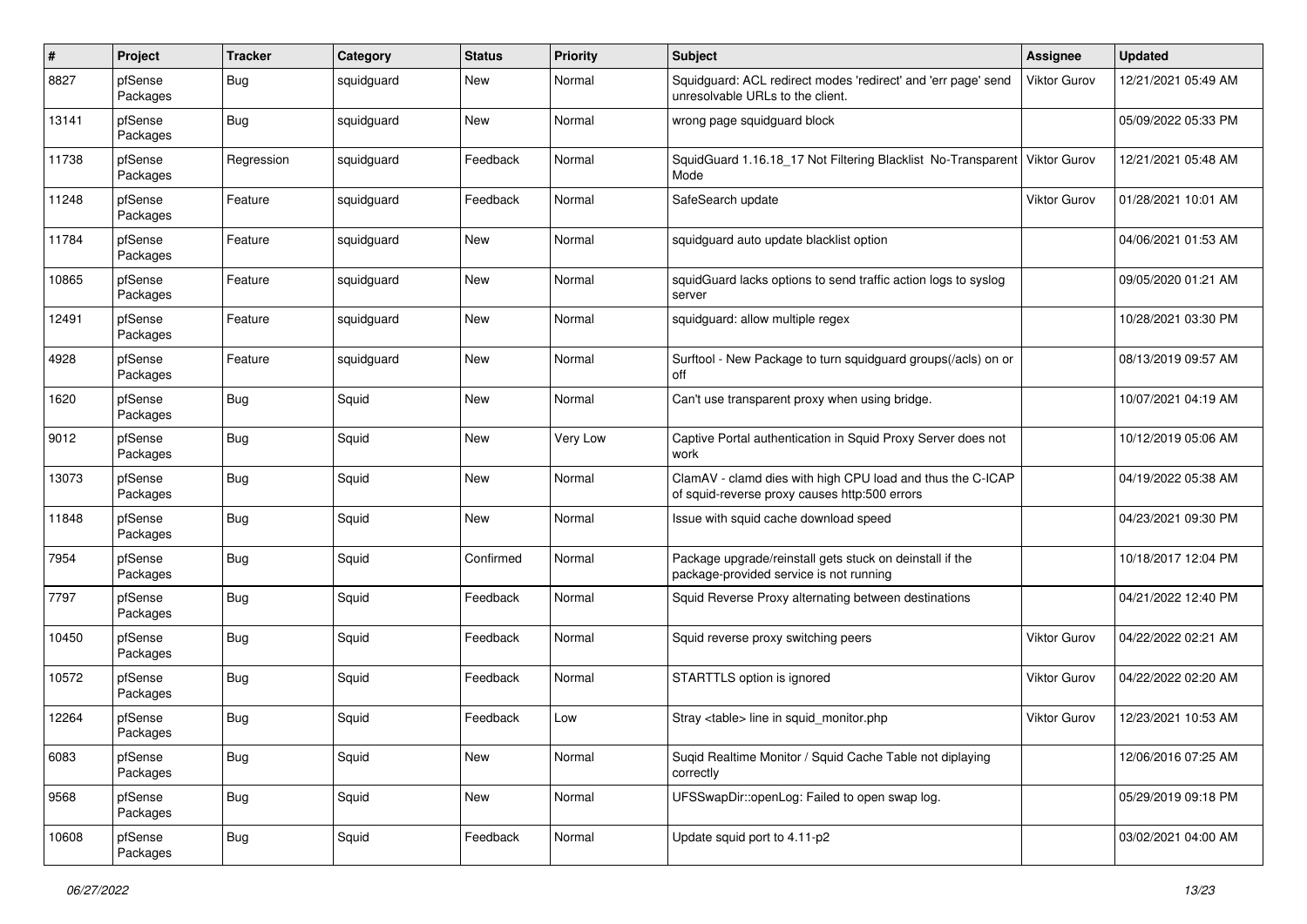| $\#$  | Project             | <b>Tracker</b> | Category  | <b>Status</b>                 | <b>Priority</b> | Subject                                                                                                           | Assignee            | <b>Updated</b>      |
|-------|---------------------|----------------|-----------|-------------------------------|-----------------|-------------------------------------------------------------------------------------------------------------------|---------------------|---------------------|
| 9721  | pfSense<br>Packages | Feature        | Squid     | Feedback                      | Normal          | add squidclient -h 127.0.0.1 mgr:info output to Diagnostics /<br>Squid and status.php                             | Viktor Gurov        | 04/22/2022 02:21 AM |
| 7691  | pfSense<br>Packages | Feature        | Squid     | New                           | Normal          | Allow for custom icap services for squid                                                                          |                     | 08/24/2017 03:16 AM |
| 9982  | pfSense<br>Packages | Feature        | Squid     | Feedback                      | Normal          | basic_Idap_auth TLS connection                                                                                    | <b>Viktor Gurov</b> | 04/22/2022 02:21 AM |
| 6789  | pfSense<br>Packages | Feature        | Squid     | New                           | Normal          | disgest_ldap_auth                                                                                                 |                     | 08/13/2019 09:57 AM |
| 9700  | pfSense<br>Packages | Feature        | Squid     | Feedback                      | Normal          | Secure Squid HTTPS Proxy                                                                                          |                     | 01/25/2022 06:39 PM |
| 10541 | pfSense<br>Packages | Feature        | Squid     | Feedback                      | Normal          | Squid failover and load balancing                                                                                 | Viktor Gurov        | 01/14/2021 07:34 AM |
| 9774  | pfSense<br>Packages | Feature        | Squid     | New                           | Normal          | Squid logs / remote logs                                                                                          |                     | 04/17/2020 06:18 AM |
| 11200 | pfSense<br>Packages | Feature        | Squid     | New                           | Normal          | Squid reverse $proxv +$ multiple ssl certificates                                                                 |                     | 12/31/2020 03:50 AM |
| 9762  | pfSense<br>Packages | Feature        | Squid     | Feedback                      | Normal          | Squid Reverse Proxy Change redir domain(s) to use regex                                                           |                     | 04/21/2022 12:40 PM |
| 5646  | pfSense<br>Packages | Feature        | Squid     | New                           | Normal          | Squid3 package Authentication Method: Kerberos/AD                                                                 |                     | 02/18/2019 05:34 PM |
| 7367  | pfSense<br>Packages | Feature        | Squid     | New                           | Normal          | Wizard for Squid                                                                                                  |                     | 03/14/2017 01:59 PM |
| 12520 | pfSense<br>Packages | Feature        | Squid     | New                           | High            | [Squid] - Allow or Deny Mappings from IP/Host/GeoIP sources                                                       |                     | 11/12/2021 02:13 PM |
| 12717 | pfSense<br>Packages | Todo           | Squid     | New                           | Normal          | Squid 5.x Branch                                                                                                  |                     | 01/25/2022 06:24 PM |
| 12507 | pfSense<br>Packages | Bug            | softflowd | <b>Pull Request</b><br>Review | Normal          | Add support for bi-directional flows in softflowd                                                                 |                     | 11/11/2021 03:53 AM |
| 9486  | pfSense<br>Packages | Bug            | softflowd | New                           | Very Low        | ifindex values used for softflowd are incorrect                                                                   |                     | 08/14/2019 02:30 PM |
| 12845 | pfSense<br>Packages | Bug            | softflowd | New                           | Normal          | softflowd wrong vlan tag                                                                                          |                     | 02/21/2022 10:40 AM |
| 10436 | pfSense<br>Packages | <b>Bug</b>     | softflowd | <b>New</b>                    | Normal          | softflowd no longer sends flow data after upgrade (v0.9.9 1 -><br>v1.0.0                                          |                     | 06/07/2022 12:25 AM |
| 10989 | pfSense<br>Packages | Bug            | Snort     | New                           | Low             | Snort alert page has hidden characters in IPv6 address                                                            |                     | 10/17/2020 04:06 PM |
| 10606 | pfSense<br>Packages | <b>Bug</b>     | Snort     | New                           | Normal          | Snort Inline stopped working after upgrade to FreeBSD 12.1<br>(network traffic blocked after heavy load randomly) |                     | 05/28/2020 10:06 AM |
| 6988  | pfSense<br>Packages | <b>Bug</b>     | Snort     | New                           | High            | SNORT Package PHP memory error                                                                                    |                     | 06/28/2018 10:00 PM |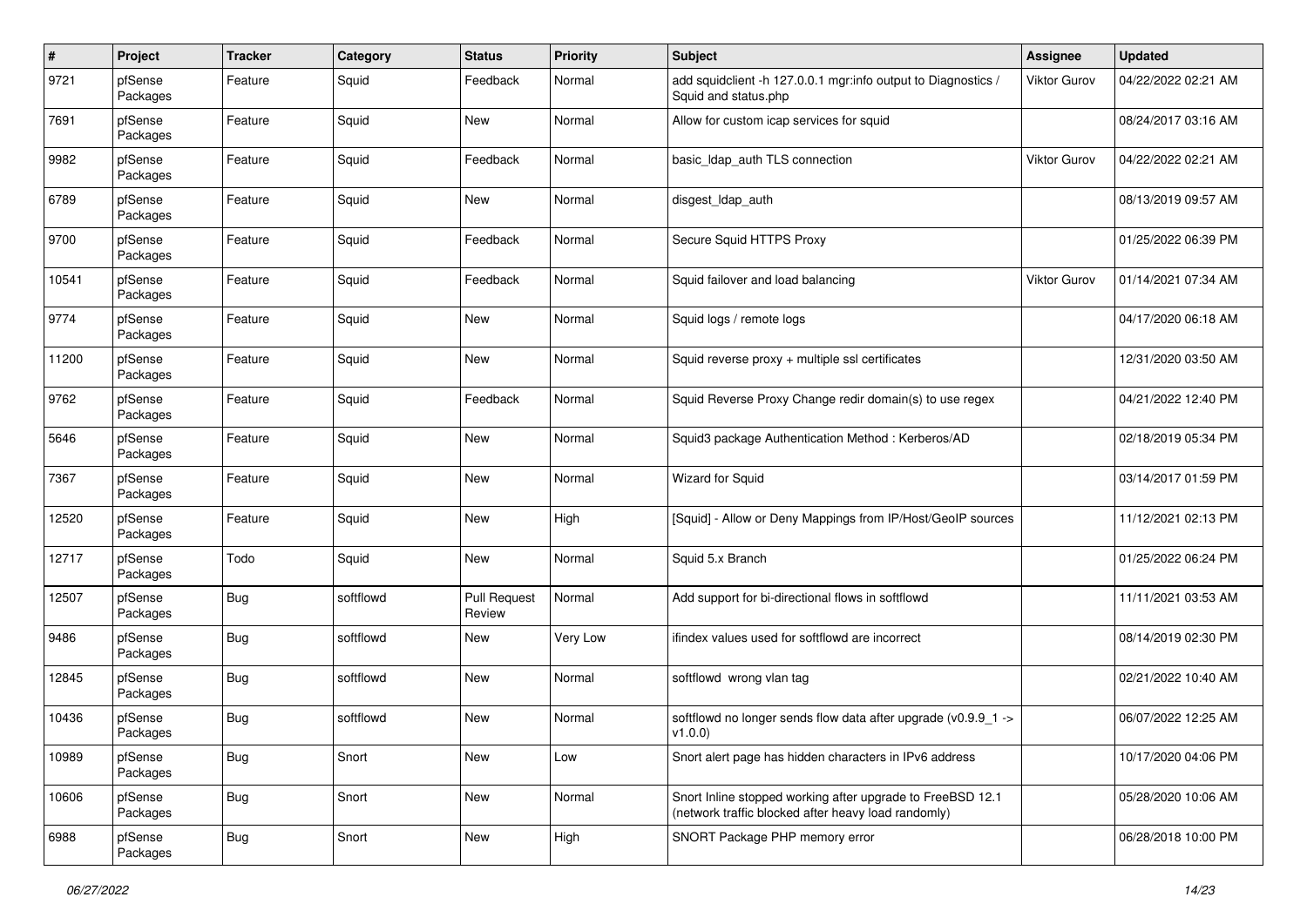| $\pmb{\#}$ | Project             | <b>Tracker</b> | Category         | <b>Status</b>                 | <b>Priority</b> | <b>Subject</b>                                                                                                                          | <b>Assignee</b>   | <b>Updated</b>      |
|------------|---------------------|----------------|------------------|-------------------------------|-----------------|-----------------------------------------------------------------------------------------------------------------------------------------|-------------------|---------------------|
| 9895       | pfSense<br>Packages | <b>Bug</b>     | Snort            | New                           | Normal          | snort reinstallation failed                                                                                                             |                   | 06/23/2021 08:01 AM |
| 12979      | pfSense<br>Packages | Bug            | Snort            | <b>Pull Request</b><br>Review | High            | Snort Rules Update Process Using Deprecated FreeBSD<br><b>Subdirectory Name</b>                                                         | <b>Bill Meeks</b> | 03/24/2022 09:02 AM |
| 13095      | pfSense<br>Packages | Bug            | Snort            | Feedback                      | Normal          | Snort VRT change in Shared Object Rules path name results<br>in failure to extract and update Snort Shared Object Rules<br>when enabled | <b>Bill Meeks</b> | 04/25/2022 12:22 PM |
| 12683      | pfSense<br>Packages | <b>Bug</b>     | Snort            | Feedback                      | Normal          | snort_get_vpns_list() does not include OpenVPN CSO                                                                                      | Viktor Gurov      | 02/15/2022 10:47 AM |
| 13096      | pfSense<br>Packages | Feature        | Snort            | Feedback                      | Normal          | Improve robustness of Snort Rules Update Log size limitation<br>logic                                                                   | <b>Bill Meeks</b> | 04/25/2022 12:22 PM |
| 11579      | pfSense<br>Packages | Feature        | Snort            | New                           | Normal          | Snort alerts or blocks trigger notifications                                                                                            |                   | 03/01/2021 03:26 AM |
| 6831       | pfSense<br>Packages | Feature        | Snort            | New                           | Normal          | Snort does not support aliases containing FQDN                                                                                          |                   | 07/11/2020 12:51 PM |
| 9289       | pfSense<br>Packages | Feature        | Snort            | New                           | Normal          | Snort enable react                                                                                                                      |                   | 03/16/2019 09:04 PM |
| 7535       | pfSense<br>Packages | Feature        | Snort            | New                           | Normal          | Snort messages filling System / General. Should have its own<br>log.                                                                    |                   | 02/18/2019 05:29 PM |
| 7414       | pfSense<br>Packages | Feature        | Snort            | New                           | Normal          | snort needs automated refresh on ip change                                                                                              |                   | 08/20/2019 08:55 AM |
| 11479      | pfSense<br>Packages | Bug            | snmptt           | New                           | Normal          | snmptt 1.4.2 does not work in daemon mode                                                                                               |                   | 02/20/2021 04:37 PM |
| 4298       | pfSense             | Bug            | <b>SNMP</b>      | Assigned                      | Very Low        | Excessive errors from snmpd                                                                                                             | Luiz Souza        | 09/13/2020 08:21 AM |
| 5922       | pfSense             | Feature        | <b>SNMP</b>      | New                           | Normal          | SNMP - enable SNMP v3 functionality                                                                                                     | Viktor Gurov      | 03/02/2022 02:40 PM |
| 6186       | pfSense             | <b>Bug</b>     | Services         | New                           | Normal          | race conditions in service startup                                                                                                      |                   | 04/21/2022 12:39 PM |
| 11786      | pfSense             | Bug            | Services         | New                           | Normal          | SSH incomplete setup and startup fail while recovering XML<br>backup in a fresh install of pfSense 2.5.0                                |                   | 04/17/2021 01:36 PM |
| 11490      | pfSense<br>Packages | <b>Bug</b>     | Service Watchdog | New                           | Very Low        | Service Watchdog - Impacts Reboots and Package Updates                                                                                  |                   | 02/22/2021 12:07 PM |
| 10712      | pfSense             | Bug            | Rules / NAT      | <b>New</b>                    | Normal          | "default allow LAN IPv6 to any" rule does not work right after<br>boot when using IPv6 PD                                               |                   | 06/30/2020 12:17 AM |
| 11548      | pfSense             | Bug            | Rules / NAT      | New                           | Normal          | "rule expands to no valid combination" error from port forward<br>automatic rule mixing IPv4 and IPv6 elements                          |                   | 02/27/2021 03:18 PM |
| 2367       | pfSense             | <b>Bug</b>     | Rules / NAT      | New                           | Normal          | display negate rules in firewall_rules.php and evaluate when<br>added                                                                   |                   | 05/07/2012 06:11 PM |
| 7551       | pfSense             | <b>Bug</b>     | Rules / NAT      | <b>New</b>                    | Normal          | Dynamic IPsec endpoints not added to rule set after WAN<br>down/up                                                                      |                   | 05/16/2017 02:26 PM |
| 13240      | pfSense             | <b>Bug</b>     | Rules / NAT      | New                           | Normal          | Dynamic NPt entry UI has a couple quirks                                                                                                |                   | 06/02/2022 09:32 PM |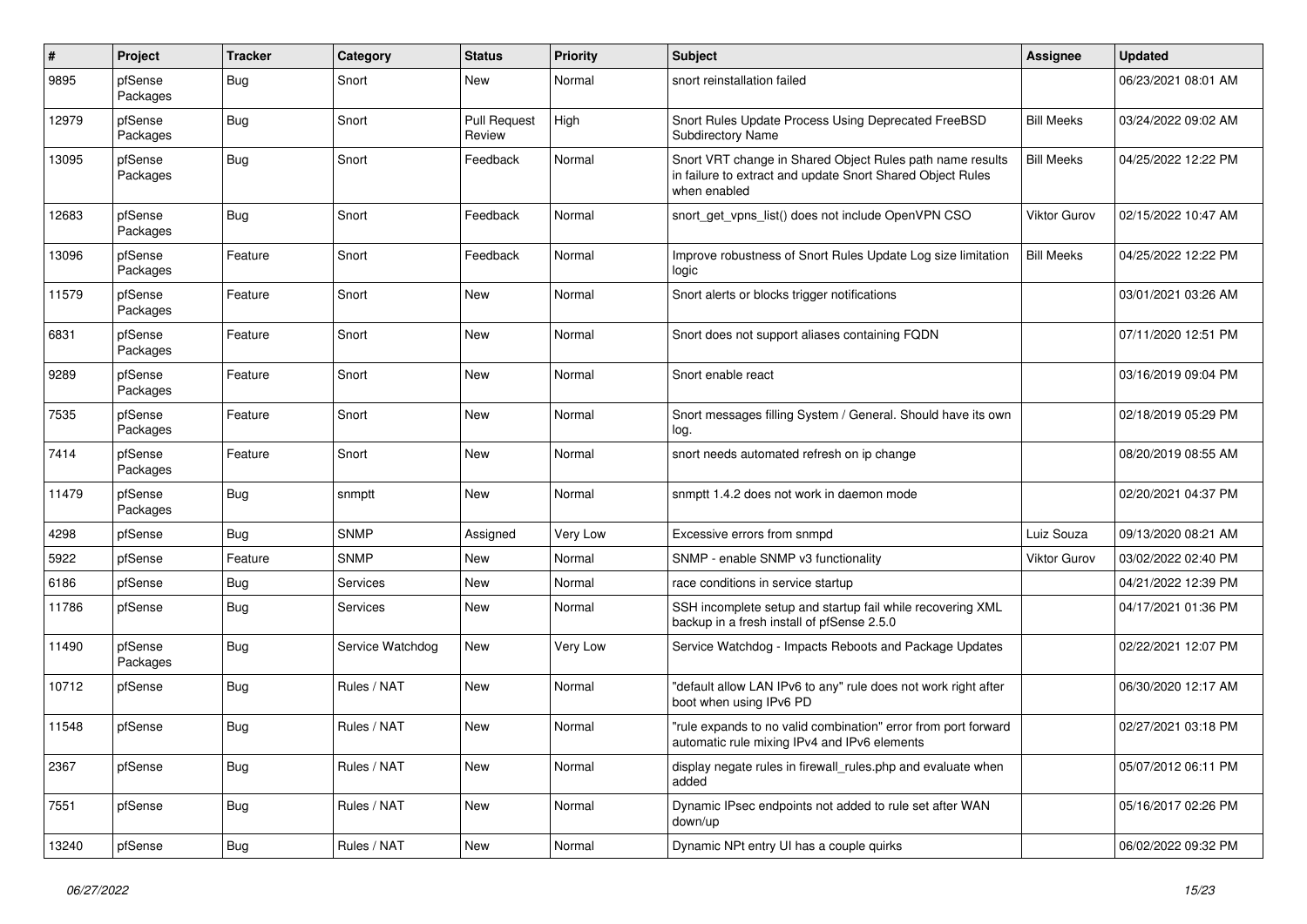| #     | Project | <b>Tracker</b> | Category    | <b>Status</b>                 | <b>Priority</b> | <b>Subject</b>                                                                                                                                         | Assignee            | <b>Updated</b>      |
|-------|---------|----------------|-------------|-------------------------------|-----------------|--------------------------------------------------------------------------------------------------------------------------------------------------------|---------------------|---------------------|
| 13144 | pfSense | <b>Bug</b>     | Rules / NAT | New                           | Very Low        | Firewall rule entries can get out of sync when entries are<br>deleted while other administrators are editing entries<br>simultaneously                 |                     | 05/10/2022 07:26 AM |
| 7373  | pfSense | <b>Bug</b>     | Rules / NAT | New                           | Normal          | Firewall schedules GUI needs to be redone from scratch                                                                                                 |                     | 08/21/2019 08:56 AM |
| 13046 | pfSense | Bug            | Rules / NAT | New                           | Normal          | Floating rule applied to IPv6 interface with a SLAAC DHCPv6<br>gateway reports error on boot                                                           |                     | 04/11/2022 09:50 AM |
| 6627  | pfSense | Bug            | Rules / NAT | New                           | Normal          | floating tab match rules ignore quick action so should be<br>removed                                                                                   |                     | 07/18/2016 02:15 PM |
| 12720 | pfSense | <b>Bug</b>     | Rules / NAT | <b>Pull Request</b><br>Review | Normal          | Hide the "tag" field on non-floating tabs                                                                                                              | <b>Viktor Gurov</b> | 01/24/2022 03:11 PM |
| 5091  | pfSense | Bug            | Rules / NAT | Confirmed                     | Very Low        | In rule creation destination ports fields (from and to) are too<br>small to read ports aliases names                                                   |                     | 01/07/2020 07:48 AM |
| 9035  | pfSense | <b>Bug</b>     | Rules / NAT | New                           | Normal          | Inactive Interfaces are Hidden in Firewall Rules                                                                                                       |                     | 08/14/2019 12:39 PM |
| 10952 | pfSense | <b>Bug</b>     | Rules / NAT | New                           | Low             | Inconsistency in Subnet Defaults Between Firewall Rules and<br><b>Interface Address Assignments</b>                                                    |                     | 10/09/2020 12:50 PM |
| 11717 | pfSense | <b>Bug</b>     | Rules / NAT | <b>New</b>                    | Normal          | Incorrect port forwarding rules if Destination port alias is not<br>equal to Redirect target port alias                                                |                     | 03/22/2021 06:06 AM |
| 12421 | pfSense | Bug            | Rules / NAT | New                           | Normal          | IPV6 limiter bug                                                                                                                                       |                     | 10/02/2021 08:44 AM |
| 11556 | pfSense | <b>Bug</b>     | Rules / NAT | New                           | Normal          | Kill all states associated with a NAT address                                                                                                          |                     | 03/19/2021 10:29 AM |
| 10892 | pfSense | <b>Bug</b>     | Rules / NAT | New                           | Low             | Large number of VLAN/LANs make floating rules are to read                                                                                              | Jared Dillard       | 02/01/2021 03:29 PM |
| 5075  | pfSense | Bug            | Rules / NAT | Confirmed                     | Normal          | pf errors that don't return a line number on first line don't file<br>notice                                                                           |                     | 09/01/2015 06:42 PM |
| 12888 | pfSense | <b>Bug</b>     | Rules / NAT | <b>New</b>                    | Normal          | pfSense sends un-NATed packets during OpenVPN startup                                                                                                  |                     | 03/01/2022 03:13 PM |
| 8576  | pfSense | <b>Bug</b>     | Rules / NAT | Feedback                      | Low             | pfSense stops passing traffic after some time when using<br>Outbound NAT pool w/ Sticky Address                                                        |                     | 10/28/2021 01:47 PM |
| 9887  | pfSense | <b>Bug</b>     | Rules / NAT | New                           | Low             | Rule separator positions change when deleting multiple rules                                                                                           |                     | 05/10/2022 03:11 PM |
| 9167  | pfSense | <b>Bug</b>     | Rules / NAT | New                           | Normal          | Some Important ICMPv6 Traffic Not Allowed by Default Rules                                                                                             |                     | 08/14/2019 01:00 PM |
| 10513 | pfSense | <b>Bug</b>     | Rules / NAT | New                           | Normal          | State issues with policy routing and HA failover                                                                                                       |                     | 04/21/2022 12:39 PM |
| 1813  | pfSense | Bug            | Rules / NAT | Confirmed                     | Normal          | Static routes on WAN interfaces overridden by route-to for<br>firewall-initiated traffic                                                               |                     | 11/09/2016 02:06 PM |
| 10726 | pfSense | Bug            | Rules / NAT | New                           | Normal          | Sticky-connections option is bugged - sticky-address cannot<br>be redefined                                                                            |                     | 11/12/2020 10:12 AM |
| 8820  | pfSense | <b>Bug</b>     | Rules / NAT | New                           | Low             | System/Advanced/Misc - "Do not kill connections when<br>schedule expires" UN-checked still leaves existing<br>connections open.                        |                     | 07/28/2020 10:59 AM |
| 5791  | pfSense | Bug            | Rules / NAT | Confirmed                     | Normal          | tftp-proxy functionality is easilly broken by unrelated rules                                                                                          |                     | 07/10/2016 12:24 AM |
| 6799  | pfSense | Bug            | Rules / NAT | New                           | Normal          | Using NOT (!) with interface subnet macros results<br>unexpected traffic passing when multiple subnets are included<br>in the macro (i.e. VIP subnets) |                     | 02/07/2022 02:18 PM |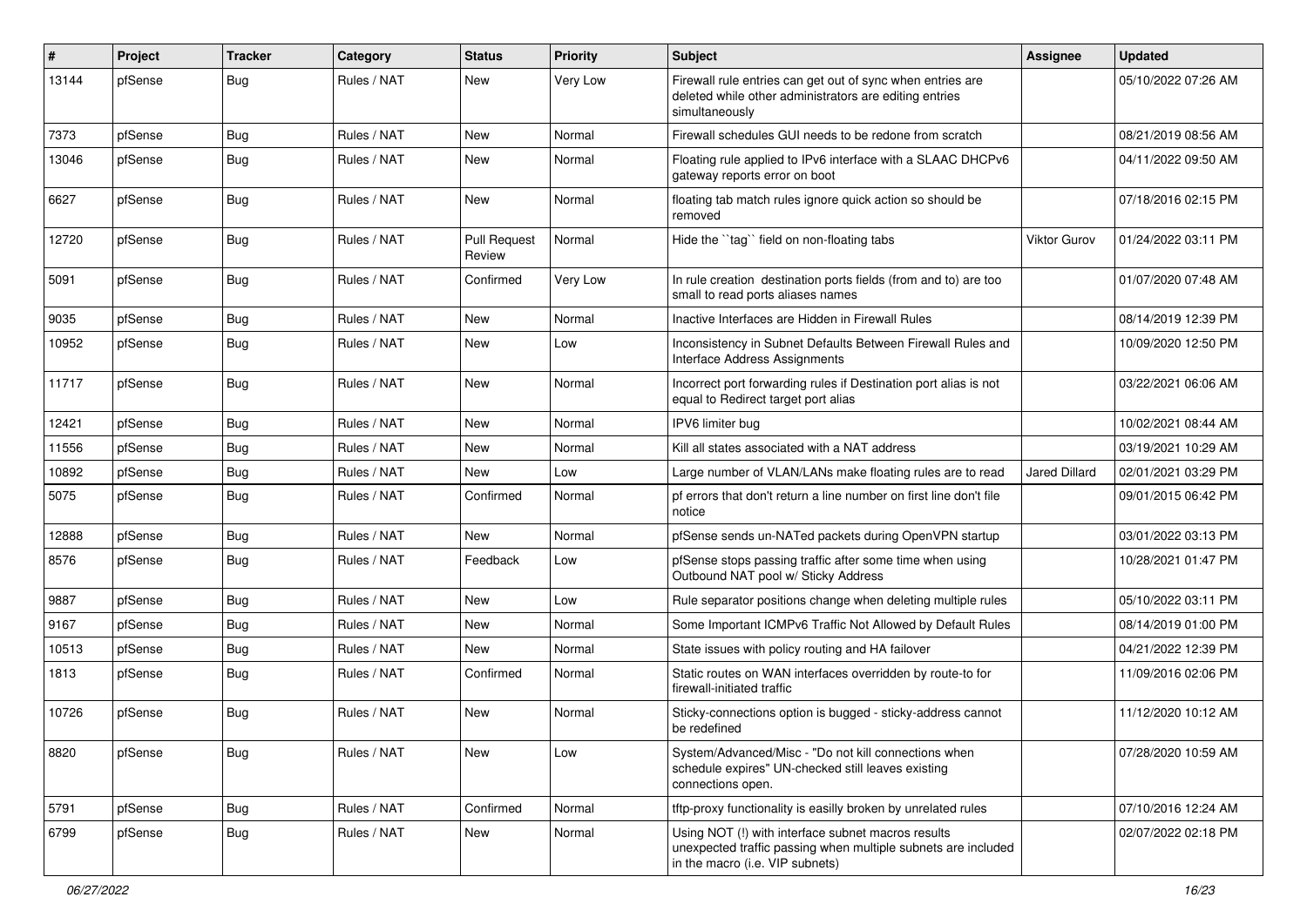| $\vert$ # | Project | <b>Tracker</b> | Category    | <b>Status</b> | <b>Priority</b> | <b>Subject</b>                                                                                                        | Assignee             | <b>Updated</b>      |
|-----------|---------|----------------|-------------|---------------|-----------------|-----------------------------------------------------------------------------------------------------------------------|----------------------|---------------------|
| 6026      | pfSense | Bug            | Rules / NAT | New           | Low             | webinterface, firewall rules, wrapping of columns or visible<br>(horizontal)scrollbar needed when contents doesnt fit | <b>Jared Dillard</b> | 08/20/2019 03:40 PM |
| 2358      | pfSense | Feature        | Rules / NAT | New           | Normal          | NAT64 Support                                                                                                         |                      | 04/16/2022 06:52 PM |
| 12665     | pfSense | Feature        | Rules / NAT | New           | Normal          | Ability to add custom pf rules from the GUI                                                                           |                      | 01/07/2022 09:30 AM |
| 96        | pfSense | Feature        | Rules / NAT | New           | Normal          | Add "All local networks" to source and destination drop down<br>boxen in firewall rules                               |                      | 02/06/2016 04:53 AM |
| 7761      | pfSense | Feature        | Rules / NAT | New           | Normal          | Add a way to match on IPv6 proto=0 (hop-by-hop header<br>extension)                                                   |                      | 08/13/2019 03:49 PM |
| 12190     | pfSense | Feature        | Rules / NAT | New           | Normal          | Add ability to reference ipv6 prefix in firewall rules and aliases                                                    |                      | 08/05/2021 01:47 PM |
| 746       | pfSense | Feature        | Rules / NAT | New           | Normal          | Add interface group to source/dest drop downs                                                                         |                      | 07/19/2010 05:10 PM |
| 12370     | pfSense | Feature        | Rules / NAT | New           | Low             | Add limiters to Queue column on firewall rule list                                                                    |                      | 09/14/2021 07:37 AM |
| 1136      | pfSense | Feature        | Rules / NAT | New           | Normal          | Add logic to automatically avoid route-to for static route<br>networks                                                |                      | 10/09/2018 05:11 AM |
| 2771      | pfSense | Feature        | Rules / NAT | <b>New</b>    | Normal          | Add packet tracing simulator                                                                                          |                      | 08/13/2019 12:24 PM |
| 4997      | pfSense | Feature        | Rules / NAT | New           | Normal          | Add setting option to choose default log action for new firewall<br>rules                                             |                      | 08/20/2019 03:29 PM |
| 7922      | pfSense | Feature        | Rules / NAT | <b>New</b>    | Normal          | Add the option to select the ISP IPv6 Delegated Prefix as a<br>destination in firewall rules                          |                      | 10/10/2017 06:36 PM |
| 12676     | pfSense | Feature        | Rules / NAT | New           | Normal          | Add the Tagged option on the Port Forward rules edit page                                                             |                      | 01/11/2022 05:52 AM |
| 7181      | pfSense | Feature        | Rules / NAT | New           | Low             | Add Top and Add Bottom on Seperator                                                                                   |                      | 08/21/2019 08:55 AM |
| 9591      | pfSense | Feature        | Rules / NAT | New           | Normal          | Add under firewall rules a search box                                                                                 |                      | 08/14/2019 02:39 PM |
| 6776      | pfSense | Feature        | Rules / NAT | New           | Normal          | Allow disabling of "filter rule association" by default                                                               |                      | 08/17/2021 10:56 AM |
| 4165      | pfSense | Feature        | Rules / NAT | New           | Low             | Allow for security zones when defining interfaces and firewall<br>rules.                                              |                      | 02/06/2016 04:35 AM |
| 371       | pfSense | Feature        | Rules / NAT | New           | Normal          | Allow moving of bogon and RFC 1918 rules                                                                              |                      | 02/06/2016 04:53 AM |
| 1935      | pfSense | Feature        | Rules / NAT | New           | Normal          | Allow rule with max-src-conn-* options to make conditional use<br>of "overload <virusprot>"</virusprot>               |                      | 10/07/2011 09:31 AM |
| 4707      | pfSense | Feature        | Rules / NAT | New           | Normal          | Can't override block port 0 rules in filter.inc                                                                       |                      | 08/13/2019 12:53 PM |
| 7085      | pfSense | Feature        | Rules / NAT | New           | Normal          | <b>Edit Firewall Rules Seperator</b>                                                                                  |                      | 09/10/2017 09:15 AM |
| 3793      | pfSense | Feature        | Rules / NAT | New           | Normal          | Enable external authentication support for rules                                                                      |                      | 08/05/2014 01:09 PM |
| 8316      | pfSense | Feature        | Rules / NAT | New           | Low             | expiration date when creating new rules                                                                               |                      | 08/21/2019 09:11 AM |
| 6539      | pfSense | Feature        | Rules / NAT | New           | Normal          | ICMPv6 filtering requires multiple rules - no range support                                                           |                      | 08/13/2019 01:23 PM |
| 701       | pfSense | Feature        | Rules / NAT | New           | Normal          | Interface groups with NAT                                                                                             |                      | 05/11/2018 10:12 PM |
| 8599      | pfSense | Feature        | Rules / NAT | New           | Very Low        | IPv6 flow labels                                                                                                      |                      | 07/16/2018 07:36 AM |
| 2965      | pfSense | Feature        | Rules / NAT | New           | Normal          | Mac Firewalling                                                                                                       |                      | 04/24/2013 12:02 PM |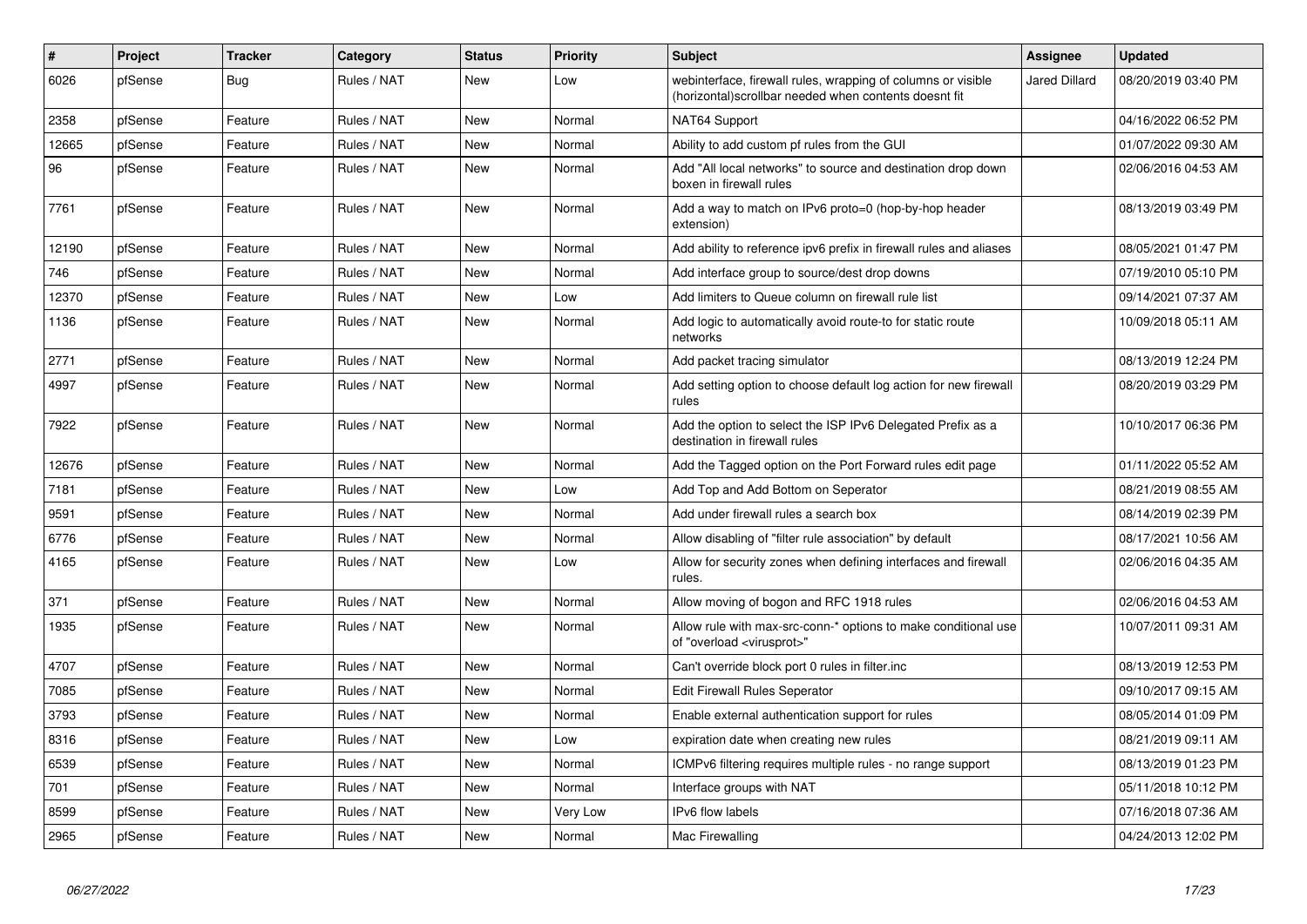| $\vert$ # | Project             | <b>Tracker</b> | Category           | <b>Status</b> | <b>Priority</b> | <b>Subject</b>                                                                                     | Assignee            | <b>Updated</b>      |
|-----------|---------------------|----------------|--------------------|---------------|-----------------|----------------------------------------------------------------------------------------------------|---------------------|---------------------|
| 3288      | pfSense             | Feature        | Rules / NAT        | New           | Normal          | Macros for Interface Networks on Outbound NAT rule Source<br>drop-down                             |                     | 08/21/2019 11:02 AM |
| 7799      | pfSense             | Feature        | Rules / NAT        | New           | Normal          | Make an ajax call to toggle logging by clicking on the logging<br>icon next to a rule              |                     | 08/13/2019 09:40 AM |
| 1947      | pfSense             | Feature        | Rules / NAT        | New           | Normal          | Option to kill all states when creating a block rule                                               |                     | 08/20/2019 01:09 PM |
| 1683      | pfSense             | Feature        | Rules / NAT        | New           | Normal          | PF scrub min-ttl option                                                                            |                     | 09/23/2020 01:52 AM |
| 7781      | pfSense             | Feature        | Rules / NAT        | New           | Normal          | Please Enable Rule Separators on Manual Outbound NAT                                               |                     | 08/21/2019 09:07 AM |
| 6207      | pfSense             | Feature        | Rules / NAT        | New           | Normal          | Please, add "THIS IF broadcast" Macro for use in firewall<br>rules                                 |                     | 08/21/2019 11:01 AM |
| 10312     | pfSense             | Feature        | Rules / NAT        | New           | Low             | Reordering of NAT rules without dragging                                                           |                     | 03/03/2020 07:28 AM |
| 2676      | pfSense             | Feature        | Rules / NAT        | New           | Normal          | Reply-to option in firewall rule                                                                   |                     | 05/05/2017 03:15 PM |
| 2049      | pfSense             | Feature        | Rules / NAT        | New           | Normal          | Show Auto Generated Rules and Use them to turn features<br>on/off when applicable                  |                     | 08/20/2019 03:37 PM |
| 7260      | pfSense             | Feature        | Rules / NAT        | New           | Normal          | Source OS / p0f Database Missing Modern Operating Systems                                          |                     | 04/18/2020 02:25 AM |
| 1937      | pfSense             | Feature        | Rules / NAT        | New           | Normal          | Support for rule groupings                                                                         |                     | 08/20/2019 12:42 PM |
| 11262     | pfSense             | Feature        | Rules / NAT        | New           | Normal          | Time Based Rules - selects all days in the current month                                           |                     | 04/27/2021 12:32 PM |
| 8385      | pfSense             | Feature        | Rules / NAT        | New           | Normal          | Utilize IP addresses from successfully authenticated<br>OpenVPN endpoints to Update Firewall Rules |                     | 07/19/2018 03:07 PM |
| 10446     | pfSense             | Feature        | Rules / NAT        | New           | Very Low        | VIP address is not shown in firewall rules                                                         |                     | 06/09/2022 02:07 PM |
| 13058     | pfSense             | Todo           | Rules / NAT        | New           | Normal          | Add static routes and directly connected networks back to<br>policy route negation rules           |                     | 04/13/2022 08:05 AM |
| 12338     | pfSense<br>Packages | <b>Bug</b>     | <b>RRD Summary</b> | <b>New</b>    | Normal          | RRD Summary does not report data on 3100                                                           |                     | 04/15/2022 02:54 PM |
| 12865     | pfSense<br>Packages | Todo           | <b>RRD Summary</b> | Feedback      | Normal          | <b>RRD Summary improvements</b>                                                                    | <b>Viktor Gurov</b> | 03/04/2022 12:20 PM |
| 7314      | pfSense             | Bug            | <b>RRD Graphs</b>  | New           | Low             | Discrepancy in ntp monitoring view                                                                 |                     | 02/24/2017 08:37 PM |
| 9698      | pfSense             | <b>Bug</b>     | <b>RRD Graphs</b>  | <b>New</b>    | Normal          | Monitoring graphs do not retain state after auto-refresh                                           |                     | 08/26/2019 02:09 AM |
| 2138      | pfSense             | <b>Bug</b>     | <b>RRD Graphs</b>  | New           | Normal          | RRD Wireless graph broken in BSS mode                                                              |                     | 02/06/2016 04:59 AM |
| 1186      | pfSense             | <b>Bug</b>     | <b>RRD Graphs</b>  | Confirmed     | Normal          | When in pure routing mode the rrd graphs are blank                                                 |                     | 09/16/2015 04:31 PM |
| 5307      | pfSense             | Feature        | <b>RRD Graphs</b>  | New           | Low             | Add logarithmic scale option to RRD graphs                                                         |                     | 10/14/2015 07:37 AM |
| 4292      | pfSense             | Feature        | <b>RRD Graphs</b>  | <b>New</b>    | Normal          | Show 95th Percentile for IPv6 Traffic in RRD Graphs                                                |                     | 01/25/2015 02:24 PM |
| 13223     | pfSense Docs        | New Content    | Routing / Gateways | Feedback      | Normal          | Document new gateway state killing behavior                                                        | Jim Pingle          | 05/27/2022 01:59 PM |
| 12850     | pfSense             | Bug            | Routing            | New           | Low             | Console error during boot: "route: route has not been found"                                       |                     | 02/22/2022 08:27 AM |
| 12950     | pfSense             | <b>Bug</b>     | Routing            | New           | Normal          | OpenVPN as default gateway does not get set at boot time                                           |                     | 04/09/2022 05:46 PM |
| 7352      | pfSense             | Bug            | Routing            | New           | Normal          | pfSense IPv6 static route is dumped after a WAN flap                                               |                     | 01/20/2022 09:35 AM |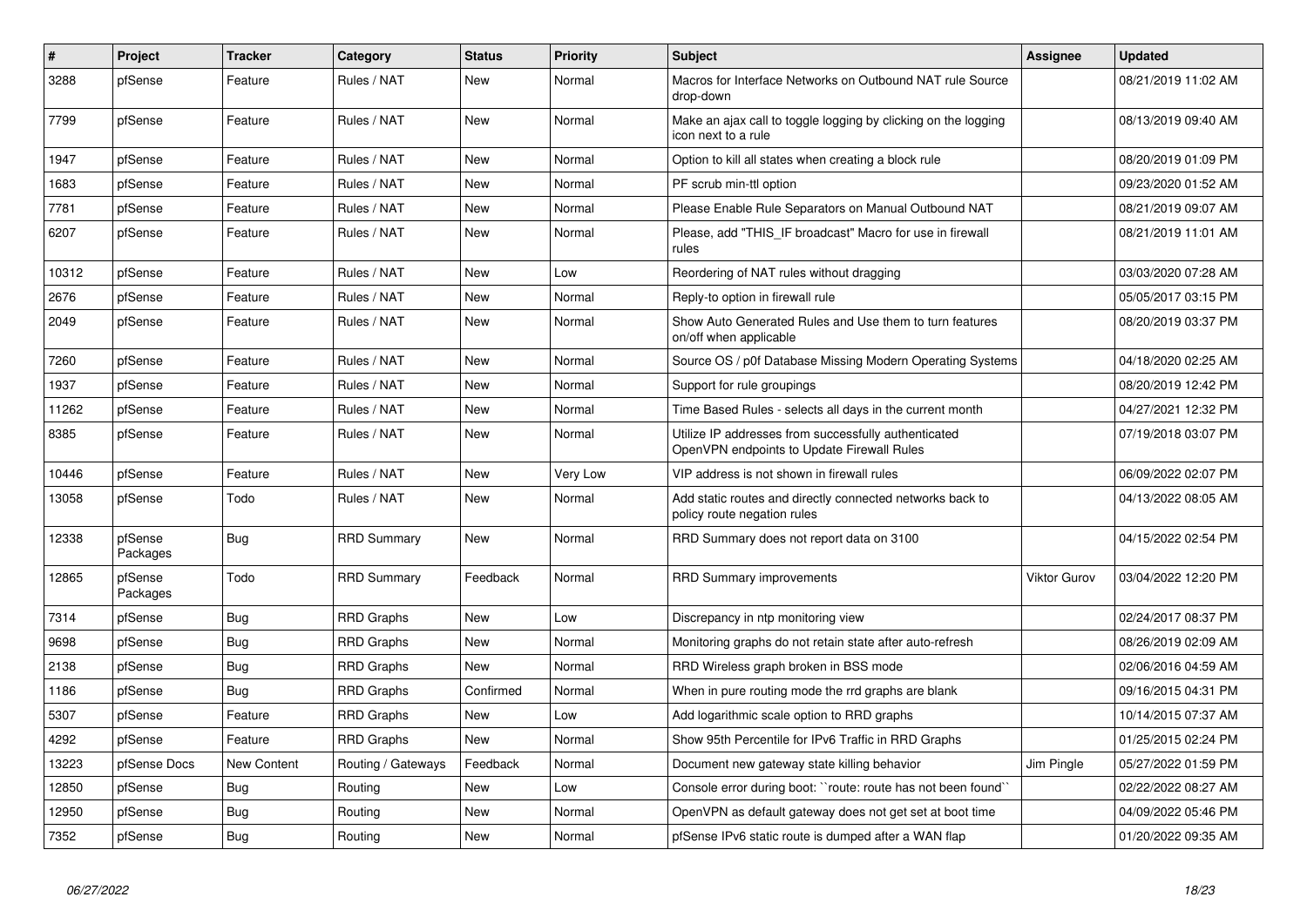| ∦     | Project             | <b>Tracker</b>     | Category            | <b>Status</b> | <b>Priority</b> | Subject                                                                                                                             | <b>Assignee</b>     | <b>Updated</b>      |
|-------|---------------------|--------------------|---------------------|---------------|-----------------|-------------------------------------------------------------------------------------------------------------------------------------|---------------------|---------------------|
| 11296 | pfSense             | <b>Bug</b>         | Routing             | New           | Normal          | Static route targets may still reachable via default route when<br>the gateway they should route through is down                    | <b>Viktor Gurov</b> | 05/10/2022 03:12 PM |
| 8066  | pfSense             | <b>Bug</b>         | Routing             | New           | Normal          | Static routes not applied when they go out a interface using<br>carp                                                                |                     | 11/08/2017 02:04 AM |
| 9544  | pfSense             | Feature            | Routing             | New           | Normal          | Enable RADIX_MPATH                                                                                                                  |                     | 04/21/2022 12:39 PM |
| 13297 | pfSense             | Feature            | Routing             | New           | Normal          | Support for Gateway Groups as Static Route destinations                                                                             |                     | 06/24/2022 07:41 AM |
| 4796  | pfSense             | Feature            | Routing             | New           | Normal          | Support Multiple FIBs in pfSense                                                                                                    | Luiz Souza          | 09/22/2017 12:12 AM |
| 1521  | pfSense             | Todo               | Routing             | New           | Normal          | Investigate FreeBSD route metric support for future versions                                                                        |                     | 05/12/2011 11:28 AM |
| 12535 | pfSense             | Documentation      | Routing             | New           | Normal          | Negate Rules function does not match the description                                                                                |                     | 11/19/2021 02:03 PM |
| 11195 | pfSense Docs        | Correction         | Recipes             | New           | Normal          | Feedback on pfSense Configuration Recipes - Accessing a<br>CPE/Modem from Inside the Firewall                                       | Jim Pingle          | 12/30/2020 01:13 PM |
| 9608  | pfSense Docs        | Correction         | Recipes             | New           | Low             | Feedback on Virtualization - Virtualizing pfSense with<br>Hyper-V                                                                   | Jim Pingle          | 03/06/2021 04:29 PM |
| 9374  | pfSense Docs        | Correction         | Recipes             | New           | Normal          | Feedback on Virtualization - Virtualizing pfSense with<br>Hyper-V                                                                   | Jim Pingle          | 09/23/2020 02:40 PM |
| 10924 | pfSense Docs        | Correction         | Recipes             | New           | Normal          | Feedback on Virtualization - Virtualizing pfSense with<br>VMware vSphere / ESXi                                                     | Jim Pingle          | 09/23/2020 03:46 PM |
| 12179 | pfSense<br>Packages | Feature            | qemu-guest-agent    | <b>New</b>    | Normal          | QEMU package                                                                                                                        |                     | 07/30/2021 08:02 AM |
| 12162 | pfSense Docs        | Todo               | Products            | New           | Normal          | Add "usb reset" as possible solution for non-booting flash<br>drives on the SG-1100                                                 |                     | 10/07/2021 02:19 PM |
| 13236 | pfSense Docs        | Todo               | Products            | New           | Normal          | Document link speed limitations with igc and ix on 6100/4100                                                                        |                     | 05/31/2022 05:53 PM |
| 9310  | pfSense Docs        | Correction         | Products            | New           | Normal          | Appliances with internal switch need the MAC Address section<br>of their Getting Started guides updated                             | Jim Pingle          | 09/23/2020 10:24 AM |
| 11871 | pfSense Docs        | Correction         | Products            | New           | Normal          | SG-2100 must be manually power cycled after installation                                                                            |                     | 10/07/2021 02:19 PM |
| 11172 | pfSense Docs        | <b>New Content</b> | Products            | New           | Normal          | Interfaces order of 10 Gigabit Quad-Port SFP+ Intel®<br>X710BM2 Card                                                                |                     | 12/18/2020 01:28 PM |
| 11608 | pfSense Docs        | <b>New Content</b> | Products            | New           | Normal          | Interfaces order of XG-7100 Quad-Port 10GbE Fiber SFP+<br><b>Installation Kit</b>                                                   |                     | 03/03/2021 07:14 AM |
| 1833  | pfSense             | Feature            | PPTP                | New           | Normal          | PPTP type WAN IPv6 support                                                                                                          |                     | 08/20/2019 10:12 AM |
| 9295  | pfSense             | <b>Bug</b>         | <b>PPPoE Server</b> | New           | Very High       | IPv6 PD does not work with PPPOE (Server & Client)                                                                                  |                     | 05/15/2022 10:53 AM |
| 12436 | pfSense             | <b>Bug</b>         | PPPoE Server        | New           | Normal          | Pppoe server config gui does not allow setting of chap<br>authentication, and sets the network start address for<br>allocation to 0 |                     | 10/21/2021 08:15 AM |
| 1826  | pfSense             | Feature            | PPPoE Server        | New           | Normal          | PPPoE server IPv6 support                                                                                                           |                     | 03/25/2022 04:25 PM |
| 9633  | pfSense             | Feature            | PPPoE Server        | New           | Normal          | PPPoE/L2TP Server Status Page                                                                                                       |                     | 10/09/2021 12:05 PM |
| 5253  | pfSense             | <b>Bug</b>         | PPP Interfaces      | <b>New</b>    | Normal          | 3gstats.php 100% CPU                                                                                                                |                     | 01/08/2022 05:02 PM |
| 3326  | pfSense             | Bug                | PPP Interfaces      | New           | Normal          | IPv6 only PPPoE connection                                                                                                          |                     | 11/18/2013 09:37 AM |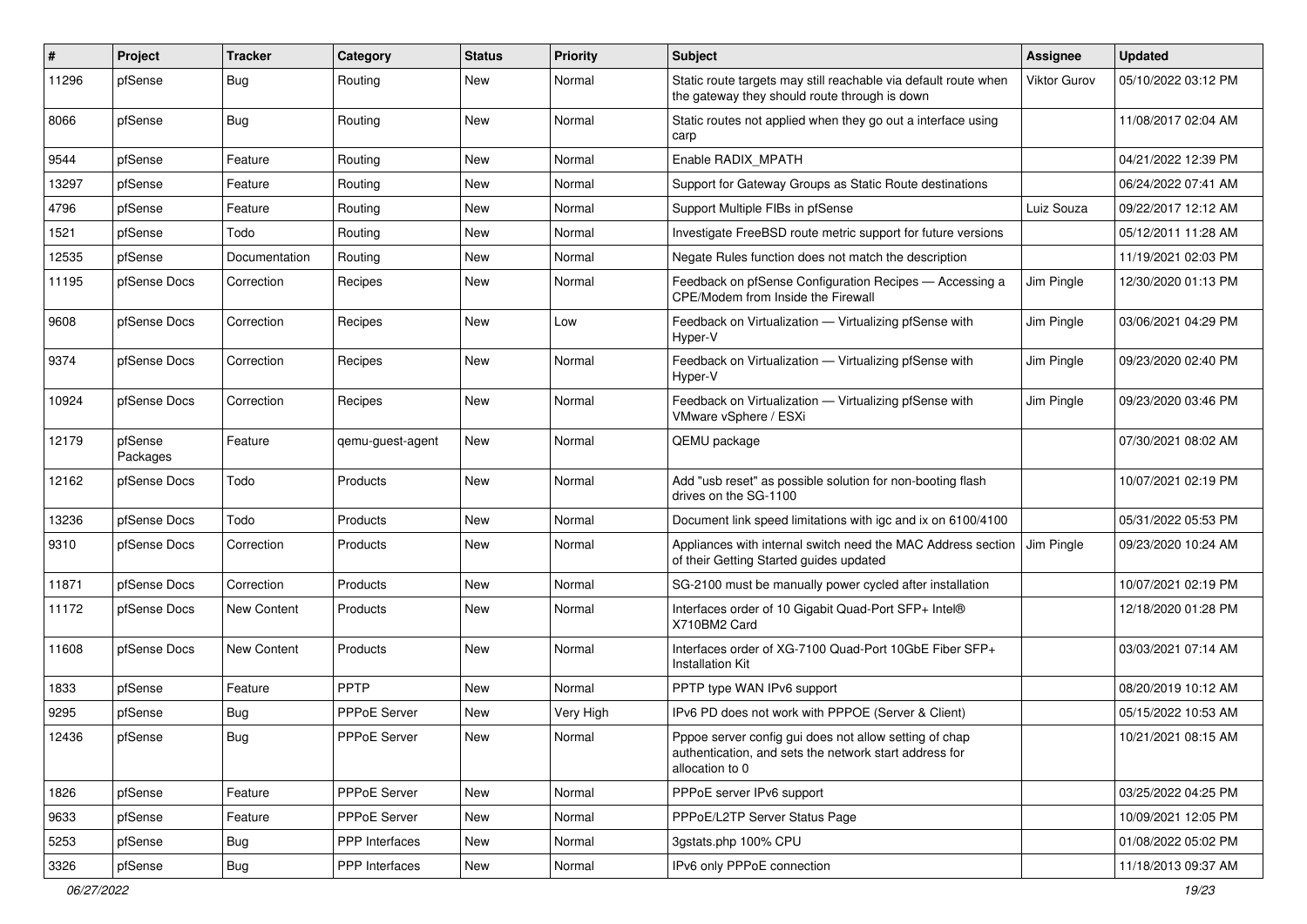| $\vert$ # | <b>Project</b>      | <b>Tracker</b> | Category              | <b>Status</b> | <b>Priority</b> | <b>Subject</b>                                                                                        | <b>Assignee</b> | <b>Updated</b>      |
|-----------|---------------------|----------------|-----------------------|---------------|-----------------|-------------------------------------------------------------------------------------------------------|-----------------|---------------------|
| 8804      | pfSense             | <b>Bug</b>     | <b>PPP</b> Interfaces | <b>New</b>    | Normal          | Netgate SG-1000 PPPoE Keepalives not prioritized, internet<br>drops                                   |                 | 08/20/2019 10:06 AM |
| 6255      | pfSense             | <b>Bug</b>     | <b>PPP</b> Interfaces | Confirmed     | Low             | PPP Country/Provider/Plan configuration not saved                                                     |                 | 04/25/2016 07:15 PM |
| 13307     | pfSense             | <b>Bug</b>     | <b>PPP</b> Interfaces | New           | High            | PPP interface custom reset date/time Hour and Minute fields<br>do not properly handle "0" value       |                 | 06/27/2022 11:20 AM |
| 9192      | pfSense             | Bug            | <b>PPP</b> Interfaces | New           | Normal          | PPPoE daemon selects wrong interface                                                                  |                 | 08/20/2019 10:05 AM |
| 8512      | pfSense             | Bug            | <b>PPP</b> Interfaces | <b>New</b>    | Normal          | PPPoE reconnect fails after interface flap                                                            |                 | 08/20/2019 10:06 AM |
| 3552      | pfSense             | Feature        | PPP Interfaces        | <b>New</b>    | Normal          | Allow configuring link keep-alive value in PPP                                                        |                 | 05/14/2014 10:26 AM |
| 2443      | pfSense             | Feature        | <b>PPP</b> Interfaces | <b>New</b>    | Normal          | Automatically start 3G usb interfaces upon plugin                                                     |                 | 05/20/2012 05:37 PM |
| 3162      | pfSense             | Feature        | <b>PPP</b> Interfaces | <b>New</b>    | Low             | <b>MLPPP Status of connections</b>                                                                    |                 | 08/20/2019 10:20 AM |
| 895       | pfSense             | Feature        | PPP Interfaces        | <b>New</b>    | Very Low        | PPP subsystem MPPE/MPPC support                                                                       |                 | 09/10/2019 04:24 PM |
| 8078      | pfSense             | Feature        | <b>PPP</b> Interfaces | <b>New</b>    | Normal          | <b>PPPoE Reconnect Wait Time</b>                                                                      |                 | 11/09/2017 05:13 PM |
| 9617      | pfSense             | Feature        | <b>PPP</b> Interfaces | <b>New</b>    | Normal          | PPPoE Static IP Configuration in GUI                                                                  |                 | 10/15/2021 08:52 PM |
| 10692     | pfSense<br>Packages | <b>Bug</b>     | PIMD                  | Feedback      | Normal          | PIMD starts twice at boot                                                                             |                 | 04/21/2022 12:40 PM |
| 12538     | pfSense<br>Packages | Bug            | PIMD                  | <b>New</b>    | Normal          | PIMD sub-interface bug                                                                                |                 | 11/20/2021 09:44 PM |
| 12907     | pfSense<br>Packages | <b>Bug</b>     | PIMD                  | Feedback      | Normal          | PIMD: Nonexistent interfaces should be hidden/disabled in<br>pimd.conf before bringing up the service |                 | 03/07/2022 03:51 PM |
| 10791     | pfSense<br>Packages | <b>Bug</b>     | <b>PIMD</b>           | New           | Normal          | Valid (vlan)interfaces do not get vif reporting "Invalid phyint<br>address"                           |                 | 10/06/2020 09:20 AM |
| 10909     | pfSense<br>Packages | Feature        | <b>PIMD</b>           | New           | Normal          | #define MAXVIFS 32 to 64                                                                              |                 | 04/21/2022 12:39 PM |
| 9676      | pfSense<br>Packages | <b>Bug</b>     | pfBlockerNG           | New           | Normal          | AS lookup fails                                                                                       |                 | 12/26/2019 12:17 AM |
| 11572     | pfSense<br>Packages | <b>Bug</b>     | pfBlockerNG           | New           | High            | Auto created firewall rules have IPv4 as protocol only - even<br>for IPv6 lists.                      |                 | 06/25/2022 10:59 AM |
| 12423     | pfSense<br>Packages | <b>Bug</b>     | pfBlockerNG           | Feedback      | Normal          | Dashboard shows "SQLite database missing, Force Reload<br>DNSBL to recover!"                          |                 | 12/31/2021 01:06 PM |
| 12414     | pfSense<br>Packages | <b>Bug</b>     | pfBlockerNG           | Feedback      | Normal          | DNSBL SafeSearch page displays input validation error if DoH<br>DoT blocking is not enabled           |                 | 12/30/2021 02:49 PM |
| 11414     | pfSense<br>Packages | <b>Bug</b>     | pfBlockerNG           | <b>New</b>    | Normal          | Enabling feed "Public_DNS4_all" breaks some Google<br>services                                        |                 | 02/13/2021 02:46 AM |
| 13180     | pfSense<br>Packages | <b>Bug</b>     | pfBlockerNG           | <b>New</b>    | High            | High CPU Utilization with pfb_filter <sup>[]</sup> since PfBlockerNG update<br>to devel 3.1.0 4       |                 | 06/14/2022 08:00 AM |
| 12822     | pfSense<br>Packages | <b>Bug</b>     | pfBlockerNG           | <b>New</b>    | Normal          | IPv4 Source ASN format not working                                                                    |                 | 02/18/2022 10:47 AM |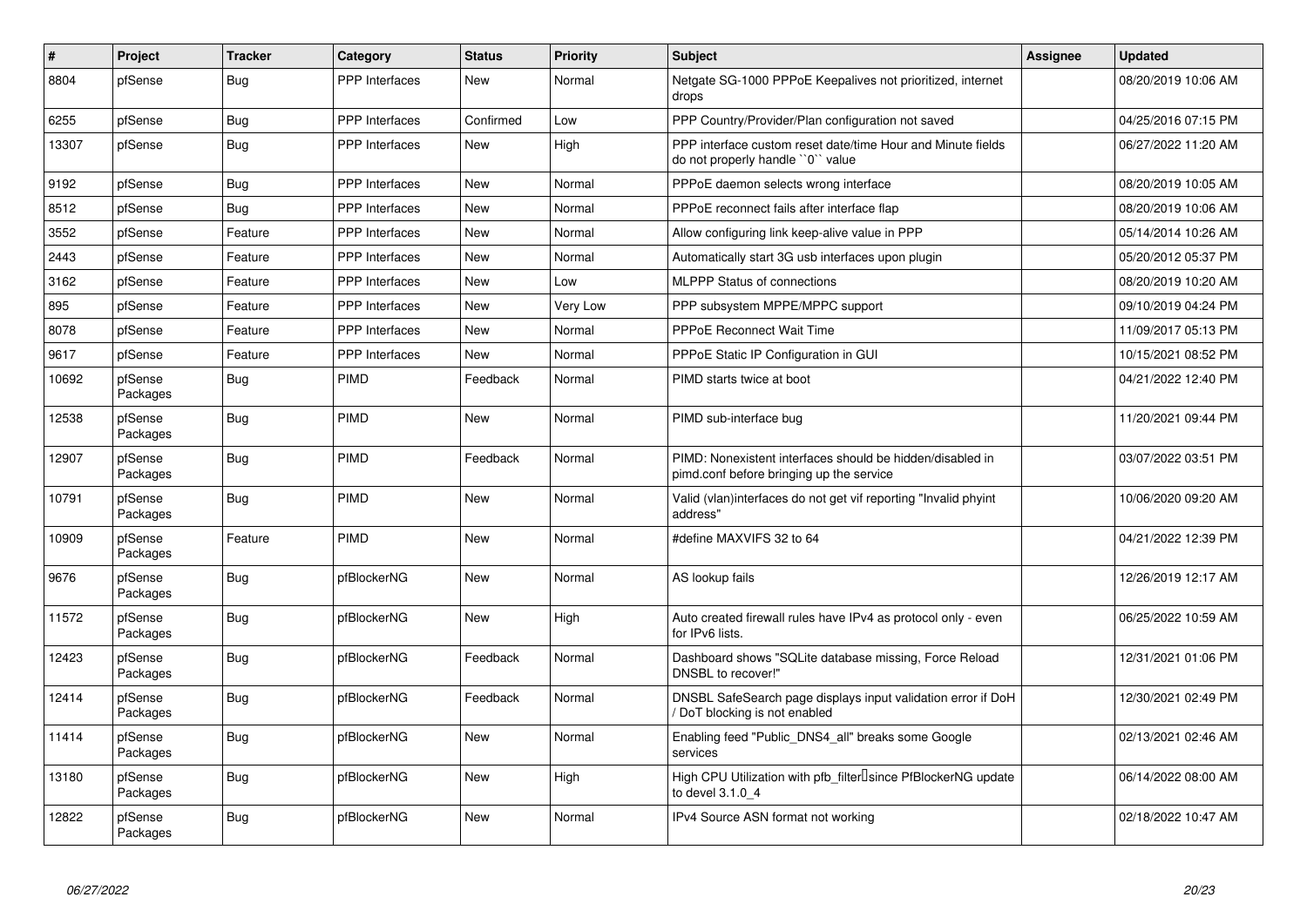| $\pmb{\#}$ | Project             | <b>Tracker</b> | Category    | <b>Status</b> | <b>Priority</b> | <b>Subject</b>                                                                                                         | <b>Assignee</b>     | <b>Updated</b>      |
|------------|---------------------|----------------|-------------|---------------|-----------------|------------------------------------------------------------------------------------------------------------------------|---------------------|---------------------|
| 12033      | pfSense<br>Packages | <b>Bug</b>     | pfBlockerNG | New           | Normal          | maxmindb and _sqlite3 modules not found                                                                                |                     | 10/01/2021 04:42 AM |
| 13202      | pfSense<br>Packages | <b>Bug</b>     | pfBlockerNG | New           | Normal          | Missing Protocols on IP Feed Groups Advanced<br>Inbound/Outbound Firewall Rule settings                                |                     | 05/23/2022 08:58 AM |
| 10526      | pfSense<br>Packages | <b>Bug</b>     | pfBlockerNG | <b>New</b>    | Normal          | Package pfBlockerNG Crashes on Alert view                                                                              |                     | 05/04/2020 08:59 AM |
| 13209      | pfSense<br>Packages | <b>Bug</b>     | pfBlockerNG | New           | Low             | Parsing Filter log by pfBlockerNG creates IP Block log with<br>Source/Destination mixed up or wrong Direcion           | <b>Viktor Gurov</b> | 05/25/2022 03:50 AM |
| 13154      | pfSense<br>Packages | <b>Bug</b>     | pfBlockerNG | Confirmed     | Normal          | pfBlocker causing excessive CPU load                                                                                   |                     | 06/14/2022 01:14 PM |
| 11398      | pfSense<br>Packages | <b>Bug</b>     | pfBlockerNG | New           | Normal          | pfBlocker upgrade hangs forever                                                                                        |                     | 04/21/2022 12:39 PM |
| 12706      | pfSense<br>Packages | <b>Bug</b>     | pfBlockerNG | Feedback      | Normal          | pfBlockerNG and unbound does not work after switching /var<br>to RAM disk                                              | <b>Viktor Gurov</b> | 03/24/2022 10:47 AM |
| 11261      | pfSense<br>Packages | Bug            | pfBlockerNG | New           | Normal          | pfBlockerNG ASN numbers in IPv4 (/IPv6) Custom_List<br>generate error(s) "Invalid numeric literal at line 1, column 7" |                     | 01/28/2021 08:34 AM |
| 10164      | pfSense<br>Packages | <b>Bug</b>     | pfBlockerNG | <b>New</b>    | Normal          | pfBlockerNG dashboard widget position is not maintained<br>when updating                                               |                     | 01/06/2020 10:06 AM |
| 12330      | pfSense<br>Packages | <b>Bug</b>     | pfBlockerNG | Feedback      | Normal          | pfBlockerNG devel creating invalid NAT rules on boot                                                                   |                     | 04/21/2022 12:40 PM |
| 9662       | pfSense<br>Packages | <b>Bug</b>     | pfBlockerNG | New           | Normal          | PfblockerNG do not update after pfsense reboot and wait for<br>next cron task                                          |                     | 08/20/2019 09:00 AM |
| 10252      | pfSense<br>Packages | Bug            | pfBlockerNG | New           | High            | pfblockerng-devel                                                                                                      |                     | 02/11/2020 05:18 PM |
| 12916      | pfSense<br>Packages | <b>Bug</b>     | pfBlockerNG | New           | Normal          | pfBlockerNG-devel cron job does not trigger xmlrpc sync                                                                | Viktor Gurov        | 04/11/2022 12:55 PM |
| 10253      | pfSense<br>Packages | <b>Bug</b>     | pfBlockerNG | New           | Normal          | pfblockerng-devel uses user interface for VIP causing issues<br>with other services                                    |                     | 02/11/2020 09:17 AM |
| 9724       | pfSense<br>Packages | <b>Bug</b>     | pfBlockerNG | New           | High            | pfblockerng-firewall-filter-service-will-not-start                                                                     |                     | 09/05/2019 06:32 AM |
| 10278      | pfSense<br>Packages | <b>Bug</b>     | pfBlockerNG | New           | Normal          | pfBlockerNG: Formatting issue on DNSBL stats page                                                                      |                     | 02/24/2020 01:36 PM |
| 10590      | pfSense<br>Packages | <b>Bug</b>     | pfBlockerNG | New           | Normal          | pfBlockerNG: Invalid argument supplied for foreach()                                                                   |                     | 05/26/2020 08:22 AM |
| 11040      | pfSense<br>Packages | <b>Bug</b>     | pfBlockerNG | New           | Normal          | pfb filter core faults when clearing firewall log                                                                      |                     | 11/07/2020 01:44 PM |
| 13194      | pfSense<br>Packages | Bug            | pfBlockerNG | New           | Normal          | Remove dead Malc0de feed                                                                                               |                     | 05/23/2022 05:16 AM |
| 10188      | pfSense<br>Packages | <b>Bug</b>     | pfBlockerNG | New           | Normal          | Reputation tab is not working                                                                                          |                     | 01/24/2020 10:06 AM |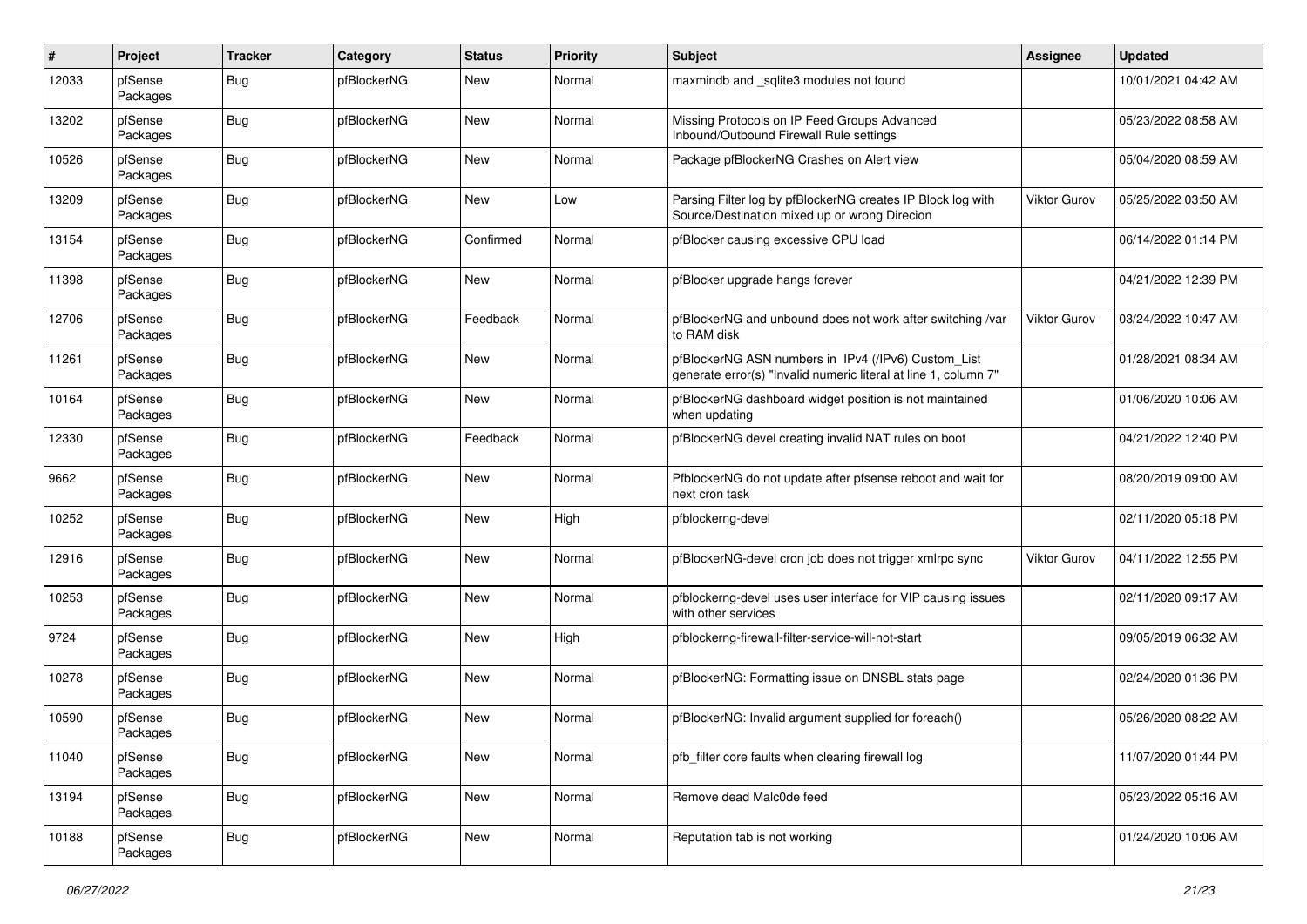| $\sharp$ | Project             | <b>Tracker</b> | Category    | <b>Status</b> | <b>Priority</b> | <b>Subject</b>                                                                                                     | <b>Assignee</b> | <b>Updated</b>      |
|----------|---------------------|----------------|-------------|---------------|-----------------|--------------------------------------------------------------------------------------------------------------------|-----------------|---------------------|
| 9707     | pfSense<br>Packages | Bug            | pfBlockerNG | New           | Normal          | Some networks already existing in deny Feeds are not<br>stopped even if existing in custom deny list               |                 | 08/28/2019 10:03 AM |
| 13018    | pfSense<br>Packages | Bug            | pfBlockerNG | New           | Normal          | TLD and DNSBL Safesearch DOH conflict disables TLD block<br>when conflicting DOH FQDN is deselected or whitelisted |                 | 04/01/2022 05:59 PM |
| 9999     | pfSense<br>Packages | <b>Bug</b>     | pfBlockerNG | New           | Normal          | unbound fatal error if System Domain in DNSBL and System<br>Domain Local Zone Type is Redirect                     |                 | 12/25/2019 08:10 AM |
| 13156    | pfSense<br>Packages | Regression     | pfBlockerNG | New           | Normal          | pfBlockerNG IP block stats do not work                                                                             |                 | 06/13/2022 08:16 PM |
| 13136    | pfSense<br>Packages | Feature        | pfBlockerNG | New           | Normal          | Add crypt0rr DNS-over-HTTPS (DOH) provider list feeds                                                              |                 | 05/07/2022 02:27 AM |
| 11156    | pfSense<br>Packages | Feature        | pfBlockerNG | New           | Normal          | Add an option include subdomains for the noAAAA feature                                                            |                 | 12/11/2020 10:19 AM |
| 13135    | pfSense<br>Packages | Feature        | pfBlockerNG | New           | Normal          | Add dibdot DoH-IP-blocklists feeds                                                                                 | Viktor Gurov    | 05/08/2022 01:50 AM |
| 12097    | pfSense<br>Packages | Feature        | pfBlockerNG | New           | Normal          | Add dnsbl and geoip logs to system log                                                                             |                 | 07/06/2021 01:25 PM |
| 13201    | pfSense<br>Packages | Feature        | pfBlockerNG | New           | Normal          | Add FireHol Security IP Feeds                                                                                      |                 | 05/23/2022 06:34 AM |
| 9798     | pfSense<br>Packages | Feature        | pfBlockerNG | New           | Normal          | add ipv4 and ipv6 dnscrypt-resolvers feeds                                                                         |                 | 10/14/2021 09:48 AM |
| 10600    | pfSense<br>Packages | Feature        | pfBlockerNG | New           | Normal          | Add support for pfBlockerNG "Action list" feature                                                                  |                 | 08/10/2020 02:39 AM |
| 12882    | pfSense<br>Packages | Feature        | pfBlockerNG | Feedback      | Normal          | Add the option to specify CURLOPT_INTERFACE in<br>pfBlockerNG IPv4/IPv6 lists                                      |                 | 03/24/2022 11:16 AM |
| 12736    | pfSense<br>Packages | Feature        | pfBlockerNG | New           | Low             | Allow custom cron intervals                                                                                        |                 | 01/30/2022 08:55 PM |
| 10841    | pfSense<br>Packages | Feature        | pfBlockerNG | New           | Normal          | Allow per Source/VLAN/Network individual black&whitelists                                                          |                 | 10/18/2020 07:42 AM |
| 13137    | pfSense<br>Packages | Feature        | pfBlockerNG | New           | Normal          | ckuethe/doh-blocklist.txt add to DoH feeds                                                                         |                 | 05/07/2022 02:39 AM |
| 8279     | pfSense<br>Packages | Feature        | pfBlockerNG | New           | Normal          | Consider adding a new option to the Rule Order                                                                     |                 | 08/20/2019 09:00 AM |
| 13200    | pfSense<br>Packages | Feature        | pfBlockerNG | <b>New</b>    | Normal          | Custom DNS Servers for Alert settings                                                                              |                 | 05/23/2022 06:16 AM |
| 13198    | pfSense<br>Packages | Feature        | pfBlockerNG | New           | Normal          | Dark Theme Styling issues - Alerts White bar                                                                       |                 | 05/23/2022 06:05 AM |
| 13195    | pfSense<br>Packages | Feature        | pfBlockerNG | New           | Normal          | Dedicated website for Feed mangement - Community Driven                                                            |                 | 05/23/2022 05:22 AM |
| 11092    | pfSense<br>Packages | Feature        | pfBlockerNG | New           | Normal          | Detecting DNS tunneling                                                                                            |                 | 11/21/2020 04:53 AM |